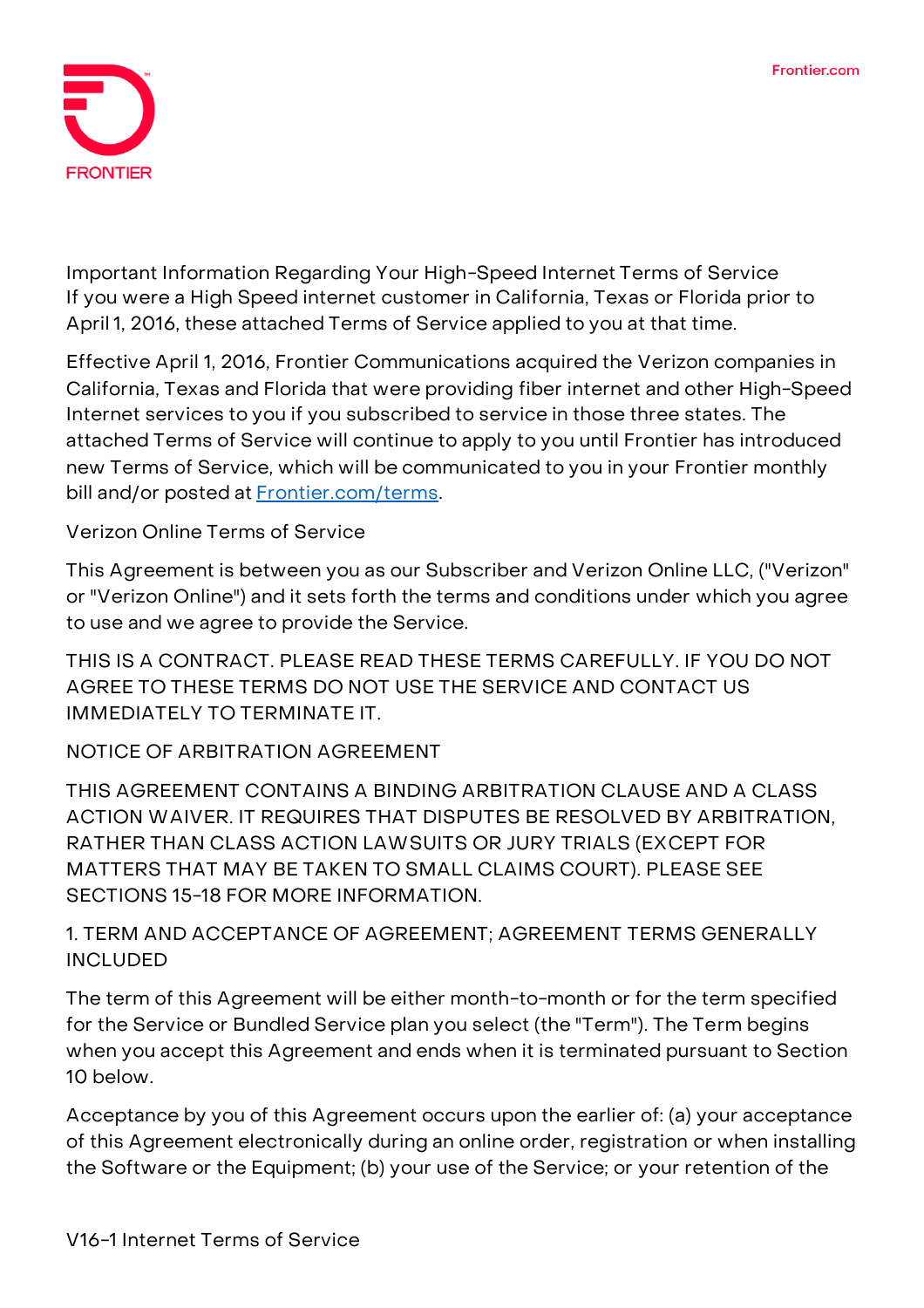

Software or Equipment we provide beyond thirty (30) days following delivery. If you change Service plans, your term and monthly rate may change (depending on the plan you select), but all other provisions of this Agreement will remain in effect unless otherwise noted.

This Agreement consists of the terms below, plus (a) the specific elements of your Service or Bundled Service plan (including the plan's pricing, usage, speed, duration and applicable Early Termination Fee ("ETF"), all as described in the information made available to you when placing and confirming your order); (b) our Acceptable Use Policy (Attachment A) and Additional Services Terms (Attachment B); and (c) other Verizon policies referred to in this Agreement (including our Privacy Policy and our Website Terms of Use located at [https://www22.verizon.com/terms\)](https://www22.verizon.com/terms), all of which are incorporated herein by reference. A current version of this Agreement and related policies are posted online at [http://myverizon.com/verizononlineterms o](http://myverizon.com/verizononlineterms)r <http://verizon.com/terms> ("Website"). You can also receive a paper copy of this Agreement by writing to Verizon, P.O. Box 11328, St. Petersburg, FL 33733, Attention: Customer Service.

# **2. DEFINITIONS AND CHANGES TO SERVICE**

- 1. "Broadband Services" means Verizon's Fios or DSL-based Internet services (whichever applies). Verizon's DSL-based Internet service is also known as "High Speed Internet" ("HSI").
- 2. "Bundled Service(s)" means a combination or "bundle" of a Broadband Service with one or more other eligible Verizon services, including but not limited to Verizon Fios TV, Verizon Freedom Value or Verizon Freedom Essentials, Fios Digital Voice or Verizon ONEBILL service.
- 3. "Content" means content provided by Verizon or its third party licensors or suppliers and accessible on the Service, including without limitation images, photographs, animations, video, audio, music, and text in any format.
- 4. "Equipment" means the modem, router and/or other equipment provided by Verizon for use with the Service. For the avoidance of doubt, the term "Equipment" shall inclide any router provided to you by Verizon that is either rented by you or otherwise required to be returned to Verizon upon termination or cancellation of Service, but shall not include any router that you purchase from Verizon or a third party.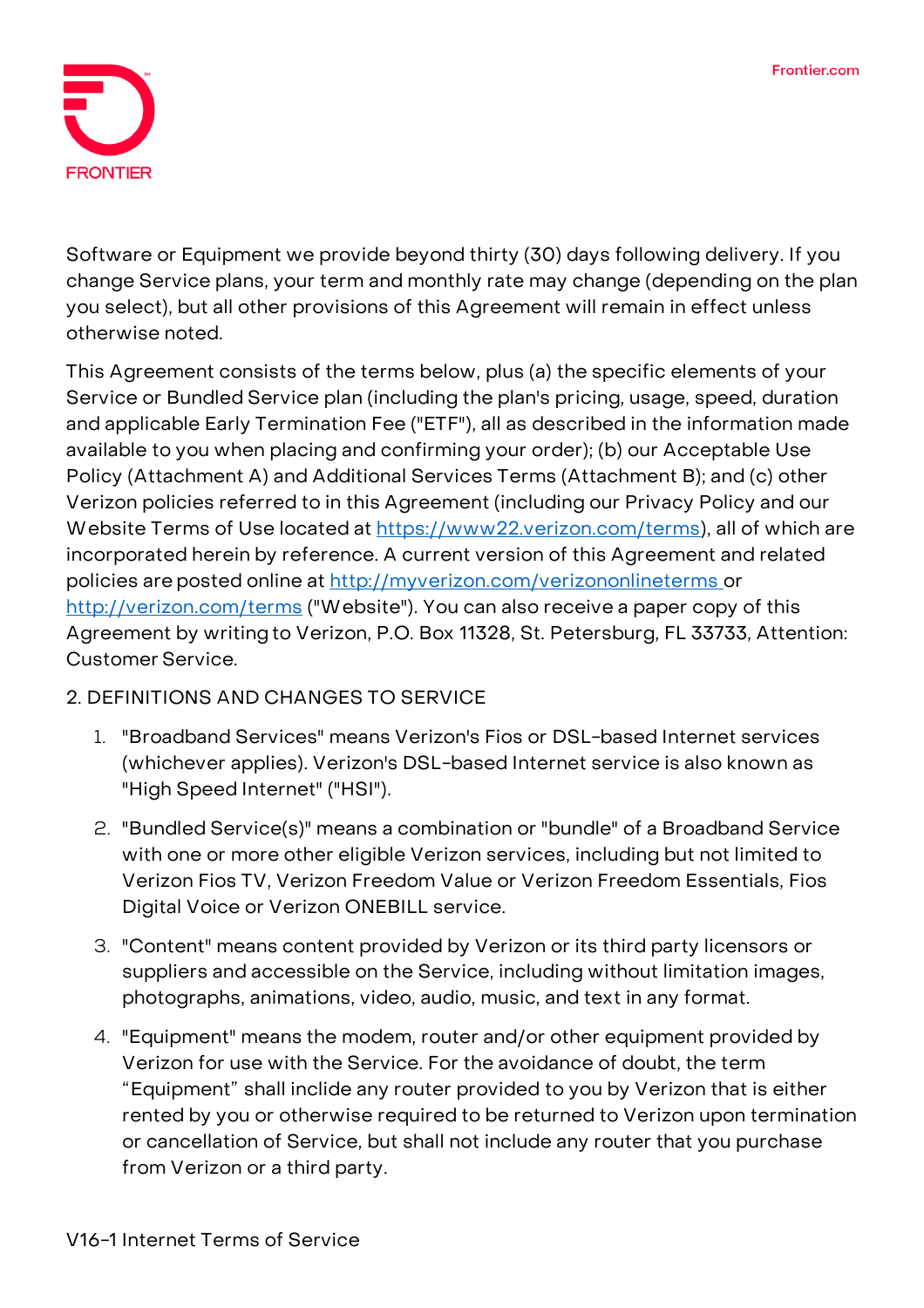

- 5. "Service" means all Verizon dial-up, Broadband Service and Wi-Fi wireless Internet access services (where applicable), Software, Equipment, Content, Additional Services as defined in Attachment B, technical support, domain name server ("DNS") and related services (including functionality that enables the delivery of Verizon messages to your internet browser), Verizon Toolbar, Verizon Web Sites and other products and services provided by Verizon under the pricing plan applicable to your Service. The Service does not include voice telephony services, but may include email services, as set forth in Attachment B.
- 6. "Verizon Web Site(s)" mean the web sites located at verizon.net, verizon.com and myverizon.com, which are comprised of various web pages, tools, information, software, content, and features operated by Verizon.

## **3. REVISIONS TO THIS AGREEMENT**

The current version of the terms of this Agreement shall be available on [www.verizon.com/terms.](http://www.verizon.com/terms) From time to time we will make revisions to this Agreement and the policies relating to the Service including to the provisions that govern the way that you and Verizon resolve disputes. We will provide notice of such revisions by posting revisions to the Website Announcements page, sending an email to the email address that you provide to receive communications from us (your "Primary Email Address"), or such other method provided for in Section 15 of this Agreement. You agree to visit the Announcements page periodically and to check your email box to review any such revisions. You also agree to notify Verizon immediately of any changes in your Primary Email Address. We will provide you with at least thirty (30) days' notice prior to the effective date of any increases to the monthly price of your Service or Bundled Service plan (excluding other charges as detailed in Sections 9.1(a)-(d)); revisions to any other terms and conditions shall be effective on the date noted in the posting and/or email we send you. Unless we provide otherwise, you accept the revisions and agree to abide by them by continuingto use the Service after the revisions are effective.

## **4. AUTHORIZED USER, ACCOUNT USE, AND RESPONSIBILITIES**

1. **Legal Authority.** You acknowledge that you are eighteen (18) years of age or older and that you have the legal authority to enter into this Agreement. You agree promptly to notify Verizon whenever your personal or billing information changes.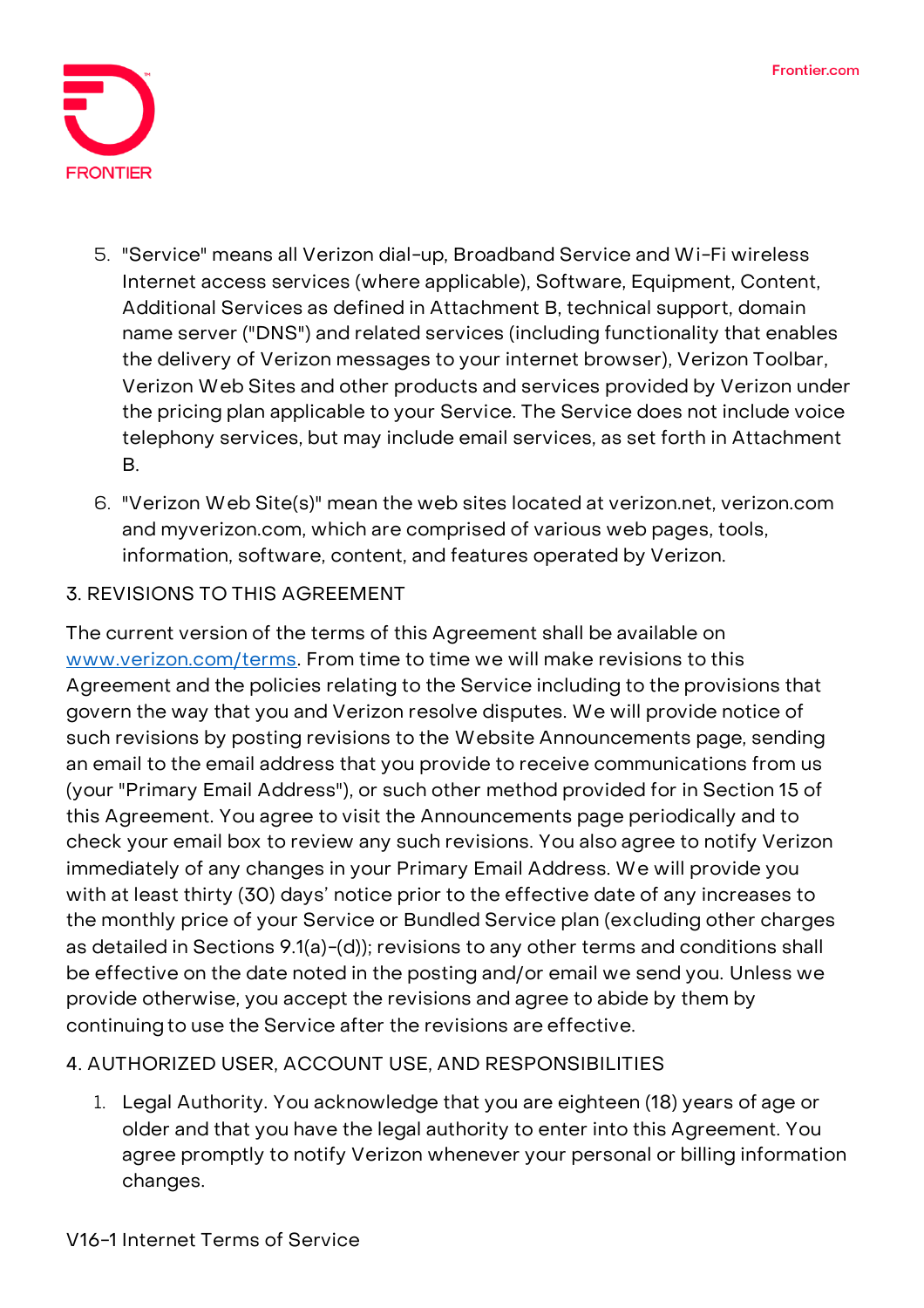

- 2. **Use of your Service and Account and Compliance with Applicable Authority.**  You are responsible for all use of your Service and account, whether by you or someone using your account with or without your permission, including all secondary or sub-accounts associated with your primary account, and to pay for all activity associated with your account. You agree to comply with all applicable laws, regulations and rules regarding your use of the Service and to only use the Service within the United States (unless otherwise permitted by this Agreement).
- 3. **Restrictions on Use.** The Service is a consumer grade service and is not designed for or intended to be used for any commercial purpose. Except as otherwise set forth in this Agreement, you may not resell, re-provision or rent the Service, (either for a fee or without charge) or allow third parties to use the Service via wired, wireless or other means. For example, you may not provide Internet access to third parties through a wired or wireless connection or use the Service to facilitate public Internet access (such as through a Wi-Fi hotspot), use it for high volume purposes, or engage in similar activities that constitute such use (commercial or non- commercial). If you subscribe to a Broadband Service, you may connect multiple computers/devices within a single home to your modem and/or router to access the Service through a single Verizon-issued IP address, and if available through the Service, you may permit guests to access the Internet through your Service's Wi-Fi capabilities. You also may not exceed the bandwidth usage limitations that Verizon may establish from time to time for the Service, or use the Service to host any type of server. Violation of this Section may result in bandwidth restrictions on your Service or suspension or termination of your Service.
- 4. **Dial-Up Accounts.** If you subscribe to Dial-up Service, your Service may be subject to log-off automatically and without notice if your account is idle for fifteen minutes. An account session may be deemed to be idle if there appears to be no interactive, human generated data received from your computer system within a prescribed amount of time. Use of automatic re- dialer, script or other programs for the purpose of avoiding inactivity disconnects is a violation of this Agreement. You may only use your account for one log-on session per connection type at a time and you may not use more than one IP address for each log-on session.
- 5. **Broadband Accounts.** Additional User IDs provided for Broadband customers'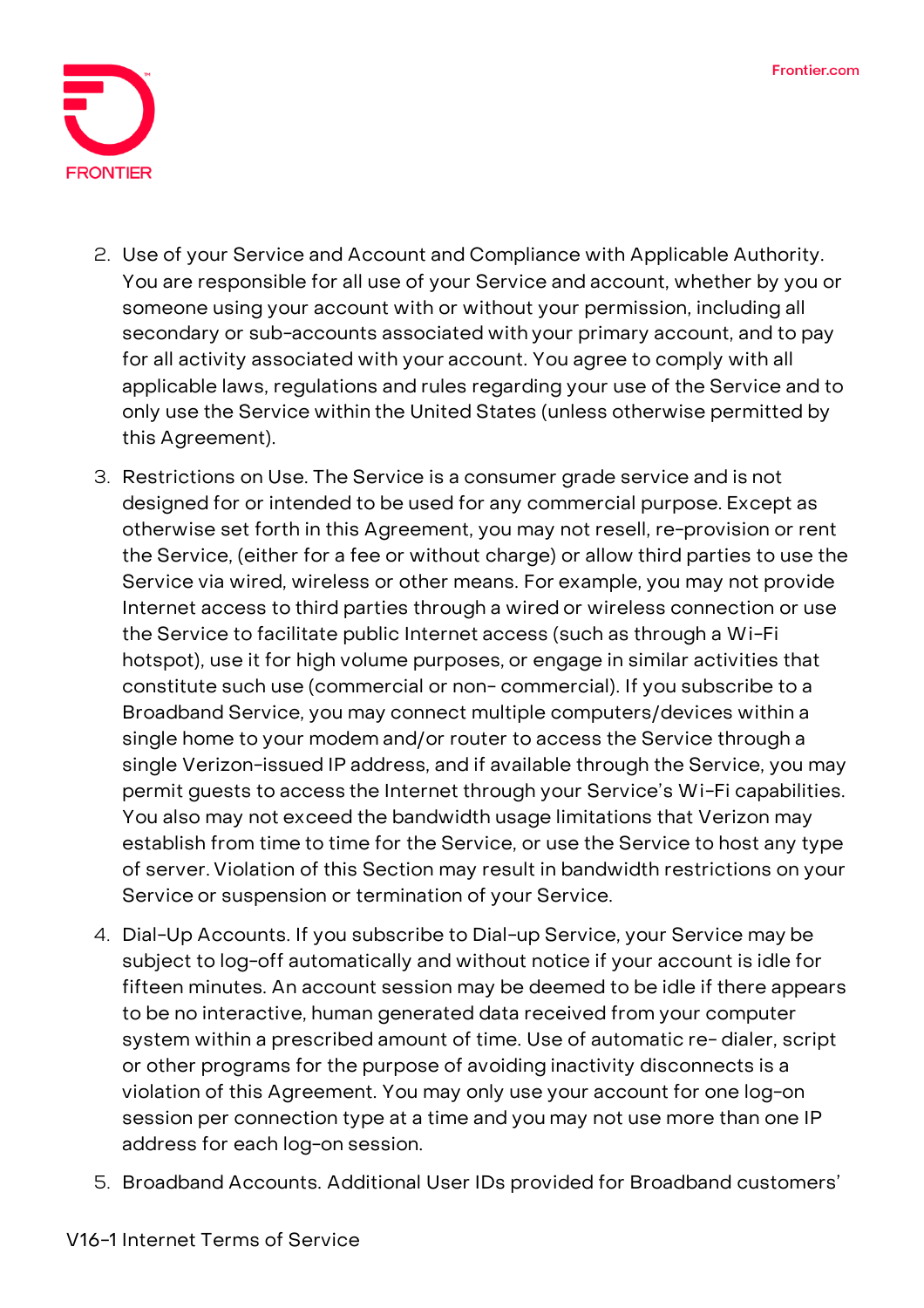

email boxes may not be used as dial-up connections.

## **5. PRIVACY POLICY; LEGAL COMPLIANCE**

Personal information you provide to Verizon is governed by our Privacy Policy, which is posted on the Website and is subject to change from time to time. Verizon reserves the right to provide account and user information, including email, to third parties as required or permitted by law (such as in response to a subpoena or court order), and to cooperate with law enforcement authorities in the investigation of any criminal or civil matter. Such cooperation may include, but is not limited to, monitoring of the Verizon network consistent with applicable law. In addition, Verizon is required by law to report any facts or circumstances reported to us, or that we discover, from which it appears there may be a violation of the child pornography laws. We reserve the right to report any such information, including the identity of users, account information, images and other facts to law enforcement personnel.

# **6. AVAILABILITY OF AND CHANGES TO SERVICE**

- 1. **Service and Bandwidth Availability and Speed. The Service you select may not be available in all areas or at the rates, speeds, or bandwidth generally marketed, and some locations may not qualify for the Service even if initial testing showed that your line was qualified. We will provision qualified HSI lines at the maximum line rate available to your location based on our standard line qualification procedures, unless you have selected a level of service with a lower maximum line rate. Bandwidth is provided on a per-line (not a per-device) basis. The bandwidth available to each device connected to the network will vary depending upon the number, type and configuration of devices using the Service and the type of use (e.g., streaming media), among other factors. The speed of the Service will vary based on network or Internet congestion, your computer configuration, your use of Fios TV video on demand service, the condition of your telephone line and the wiring inside your location, among other factors. We and our suppliers reserve the right, at any time, with or without prior notice to you, to restrict or suspend the Service to perform maintenance activities and to maintain session control.**
- 2. **Changes to your local voice telephony service.** If you change your local telephone company or discontinue your local telephone service, we may in our discretion either terminate your Service or continue to provide Broadband Service without local Verizon voice service at the then-current rates, terms and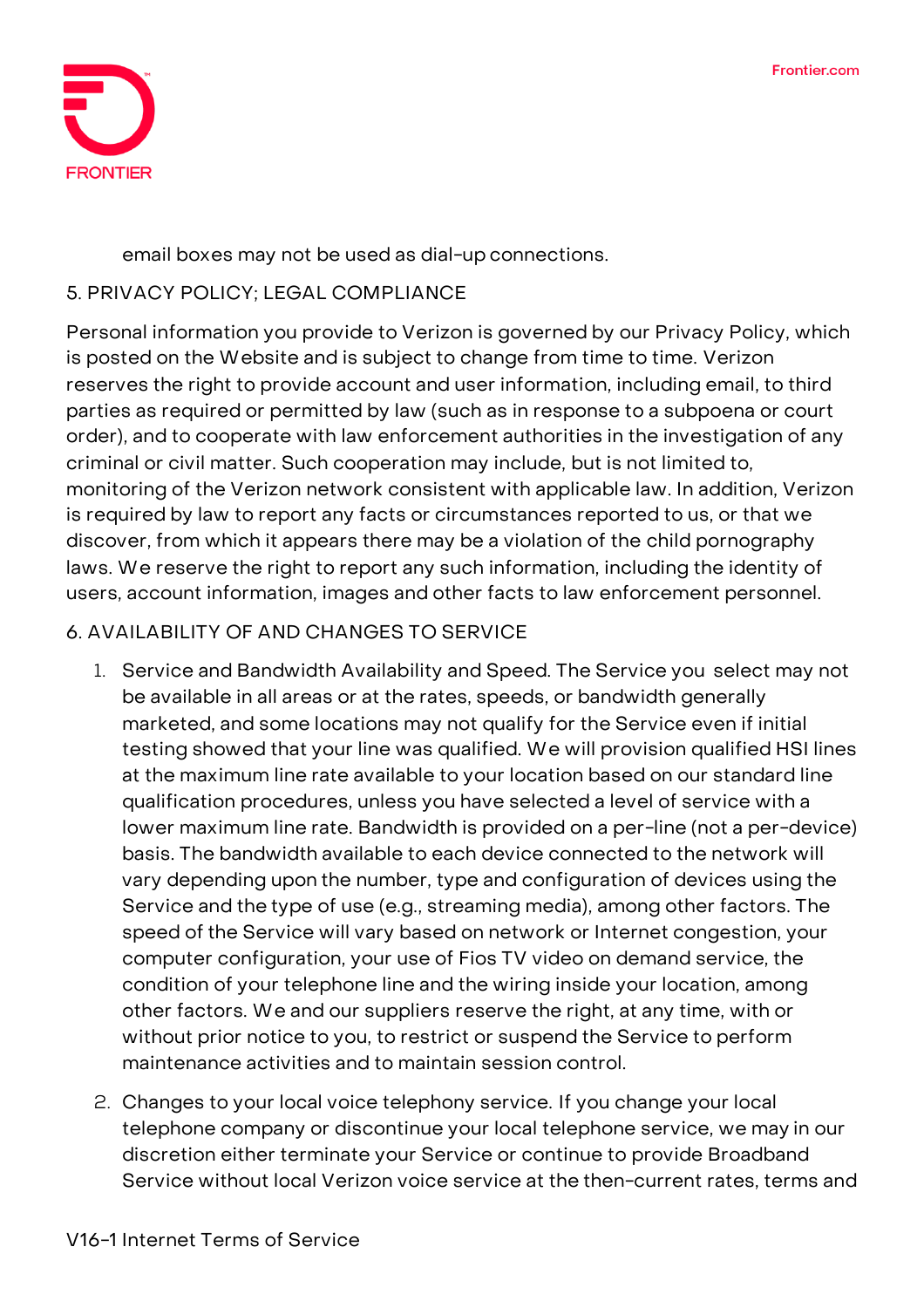

conditions applicable to your new Service plan and you agree to pay any new or higher monthly fee that may apply to your new Service plan. If we elect to terminate your Service under this Section 6.2, then we reserve the right to charge any ETF and to apply the Equipment return terms under Section 10.5.

- 3. **Conversion from DSL Service to Verizon Fios Internet Service.** When Verizon is able to provision Service utilizing fiber optic technologies, we may in our discretion terminate your DSL Service and cease offering DSL Service to your location. In such case, we will offer you Verizon Fios Internet Service at the then applicable rates and terms, which may differ from your previous DSL Service rates and terms. If you are on a Term Plan and Verizon terminates or ceases to offer service to your location under this Section 6.3, you shall not be liable to pay the ETF.
- 4. **Changes to Service or Features.** Verizon reserves the right to change any of the features, content, equipment authorized by Verizon for use in connection with the Service, or applications of the Service at any time with or without notice to you. This includes the portal services we may make available as part of the Service or for an additional charge.

## **7. SOFTWARE LICENSES AND THIRD PARTY SERVICES**

- 1. **Software for use with Service.** We may provide you, for a fee or at no charge, software for use in connection with the Service which is owned by Verizon or its third party licensors, providers and suppliers ("Software"). In some cases, the Software may enable Verizon to deliver messages to you. We reserve the right periodically to update, upgrade, change, or add new Software remotely or otherwise and to make related changes to the settings and software on your computer or Equipment, or any equipment authorized by Verizon for use in connection with the Service, and you agree to permit such changes and access to your computer, Equipment, and any such equipment authorized by Verizon for use in connection with the Service. You may use the Software only in connection with the Service and for no other purpose.
- 2. **End User License Agreement.** Certain Software may be accompanied by an end user license agreement ("EULA") from Verizon or a third party. Your use of the Software is governed by the terms of that EULA and by this Agreement, where applicable. You may not install or use any Software that is accompanied by or includes a EULA unless you first agree to the terms of the EULA.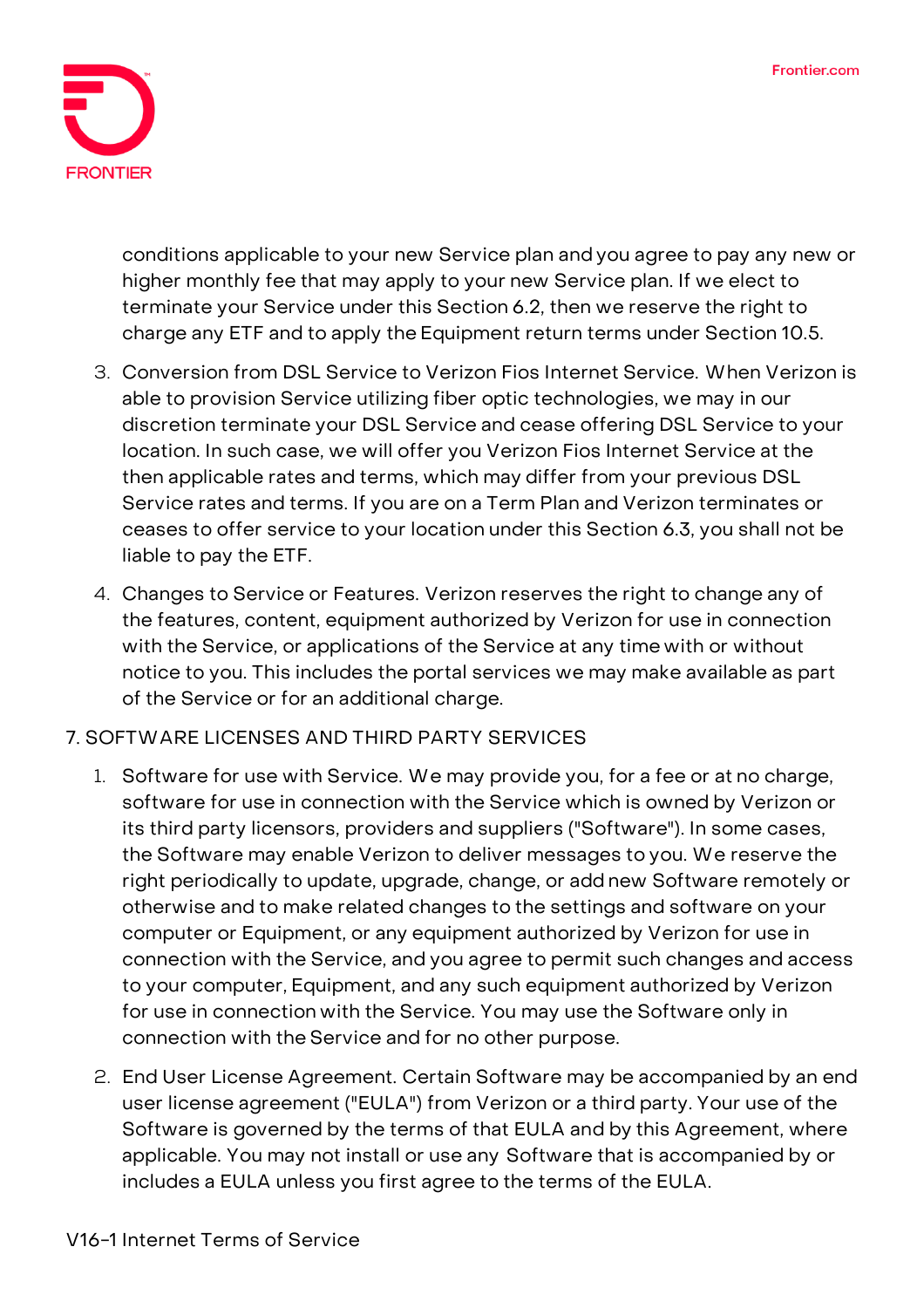

- 3. **Software Not Accompanied by EULA.** For Software not accompanied by a EULA, you are hereby granted a revocable, non-exclusive, non- transferable license by Verizon or its applicable third party licensor(s) to use the Software (and any corrections, updates and upgrades thereto). You may not make any copies of the Software. You agree that the Software is confidential information of Verizon or its third party licensors and that you will not disclose or use the Software except as expressly permitted herein. The Software contains copyrighted material, trade secrets, patents, and proprietary information owned by Verizon or its third party licensors. You may not decompile, reverse engineer, disassemble, attempt to discover any source code or underlying ideas or algorithms of the Software, otherwise reduce the Software to a human readable form, modify, rent, lease, loan, use for timesharing or service bureau purposes, reproduce, sublicense or distribute copies of the Software, or otherwise transfer the Software to any third party. You may not remove or alter any trademark, trade name, copyright or other proprietary notices, legends, symbols, or labels appearing on or in copies of the Software. You are not granted any title or rights of ownership in the Software. You acknowledge that this license is not a sale of intellectual property and that Verizon or its third party licensors continue to own all right, title and interest, including but not limited to all copyright, patent, trademark, trade secret, and moral rights, to the Software and related documentation, as well as any corrections, updates and upgrades to it. The Software may be used in the United States only, and any export of the Software is strictly prohibited.
- 4. **Time Period for Use of Software or Additional Services.** Your license to use the Software or any Additional Services will remain in effect until terminated by Verizon or its third party licensors, or until your Service is terminated. Upon termination of your Service, you must cease all use of and immediately delete the Software from your computer or other device.
- 5. **EULA of Third Party Provider.** If you subscribe to or otherwise use any third party services offered by Verizon, your use of such services is subject to the EULA of that third party provider. Violation of those terms may, in our sole discretion, result in the termination of your Service.
- 6. **Ownership of Intellectual Property Rights.** All title and intellectual property rights (including without limitation, copyrights, patents, trademarks and trade secrets) in and to the Verizon Web Sites (including but not limited to, related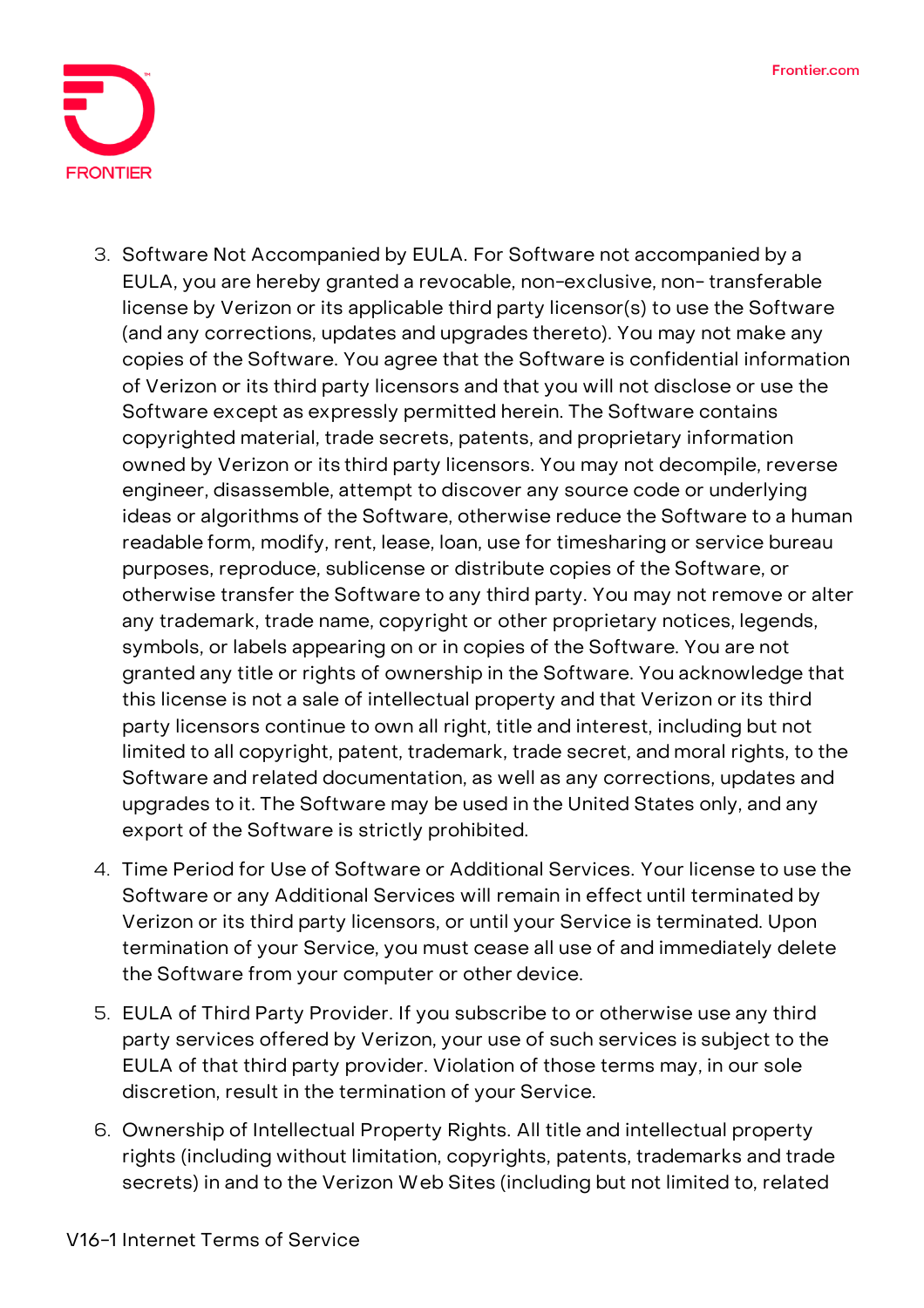

software, images, photographs, animations, video, audio, music, text, and content), are owned by Verizon, its affiliates or licensors. All title and intellectual property rights in and to the information and content which may be accessed through use of the Verizon Web Sites are the property of the respective content owner and may be protected by applicable copyright or other intellectual property laws and treaties. This Agreement does not grant you any rights to use such content, nor does it grant any rights to the Verizon Web Sites, other than the right to use the Verizon Web Sites according to the terms of the Agreement.

- 7. **Verizon Wi-Fi.** Verizon Wi-Fi Software and Services are provided by a third party provider.
- **8. VERIZON TOOLBAR**
	- 1. **Verizon Error Assist.** As part of the installation process, the Verizon Toolbar will request your consent to receive Verizon Error Assist pages and to change your default web search provider settings.
	- 2. **Usage Data.** The Verizon Toolbar may communicate certain non- personally identifiable usage information to Verizon and/or third party licensors to help Verizon and its licensors compile aggregate statistical usage data for the Verizon Toolbar including but not limited to data regarding the number of Verizon Toolbar installations, unique users and searches performed. Such aggregated statistical information will not include any information that individually identifies Verizon Toolbar users. The Verizon Toolbar collects user's IP addresses for the sole purpose of enabling proper geographic localization, such as presenting weather information based on a user's current location. While the IP address is stored for backup purposes, neither Verizon nor its licensors use this information for any purpose other than geographic localization. The Verizon Toolbar does not collect any information that individually identifies users.
	- 3. **Uninstalling the Verizon Toolbar.** Once installed, the Verizon Toolbar Software will automatically launch every time you execute the Microsoft Internet Explorer and/or Mozilla Firefox browser programs. You may uninstall the Verizon Toolbar Software at any time by clicking on "Settings" tool on the far right side of the Verizon Toolbar, and selecting "Uninstall" or by using the standard uninstall procedures included as part of your computer's operating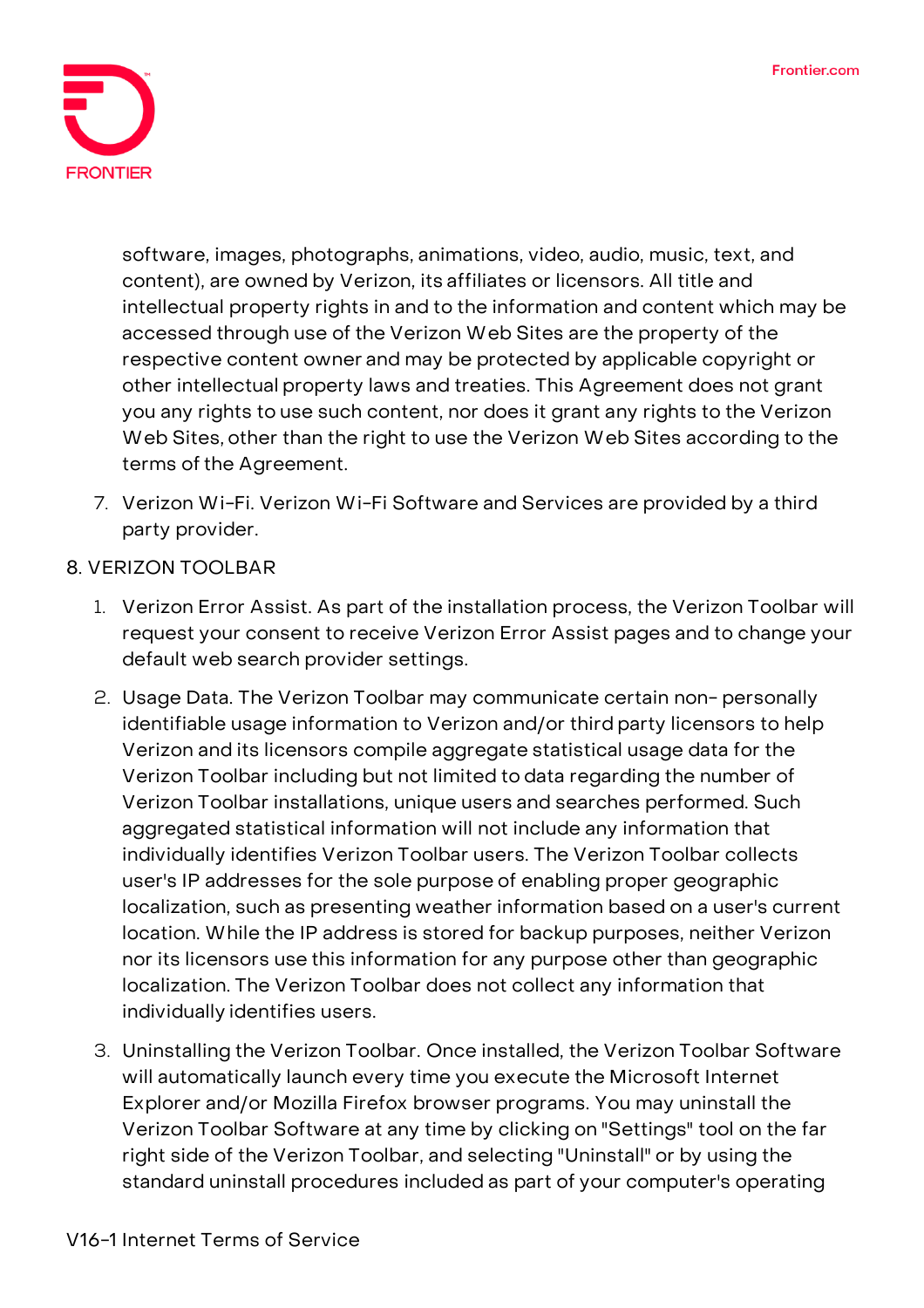

system.

- 4. **Verizon Toolbar Software.** Verizon Toolbar Software is provided by Visicom Media, Inc., which is a third party beneficiary of this Agreement capable of enforcing its terms independently from Verizon.
- **9. PRICING; BILLING; CHANGES TO SERVICE PLANS AND PAYMENT**
	- 1. **Prices and Fees.** You agree to pay the fees applicable to your Service or Bundled Service, either on a monthly or prepaid basis, as applicable, and to pay: (a) applicable taxes, (b) surcharges, (c) recovery fees, (d) telephone charges, (e) activation fees, (f) installation fees, (g) set-up fees, (h) equipment charges, (i) ETFs, and (j) other recurring and nonrecurring charges associated with the Service plan you have selected. The taxes, fees and other charges detailed in (a)-(d) above may vary on a monthly basis. Surcharges and recovery fees are not taxes and are not required by law, but are set by Verizon and may change. You also agree to pay any additional charges or fees applied to your account, including interest and charges due to insufficient credit or insufficient funds.
	- 2. **Billing.** Non-recurring charges such as set up, activation and installation fees, and certain equipment charges, will be included in your first bill. Monthly Service and Bundled Service recurring charges will be billed one month in advance; any usage charges will be billed in arrears. Pre-paid pricing plans for Additional Services will be billed in advance. Based on your election and subject to our approval, Verizon or its agent will bill you directly, or bill your charge card or local Verizon bill (where available). IF YOU ELECT TO BE BILLED ON YOUR VERIZON BILL, BY USING THE SERVICES YOU AGREE TO HAVE ALL SERVICE CHARGES INCLUDED ON YOUR BILL. IF YOU SUBSCRIBE TO A BUNDLED SERVICE PLAN, THEN ALL OF THE SERVICES INCLUDED IN THE BUNDLED SERVICE PLAN MUST BE BILLED ON YOUR VERIZON BILL. If you enroll in Verizon's Paperless Billing program, you agree to view and pay your bill electronically each month and to provide Verizon with current, accurate, complete, and updated information including your legal name, address, telephone number(s), email address and applicable payment data suchas your bank account number. You agree to notify Verizon immediately of any changes in your email address or other registration or payment data. You will no longer receive a paper bill. Instead,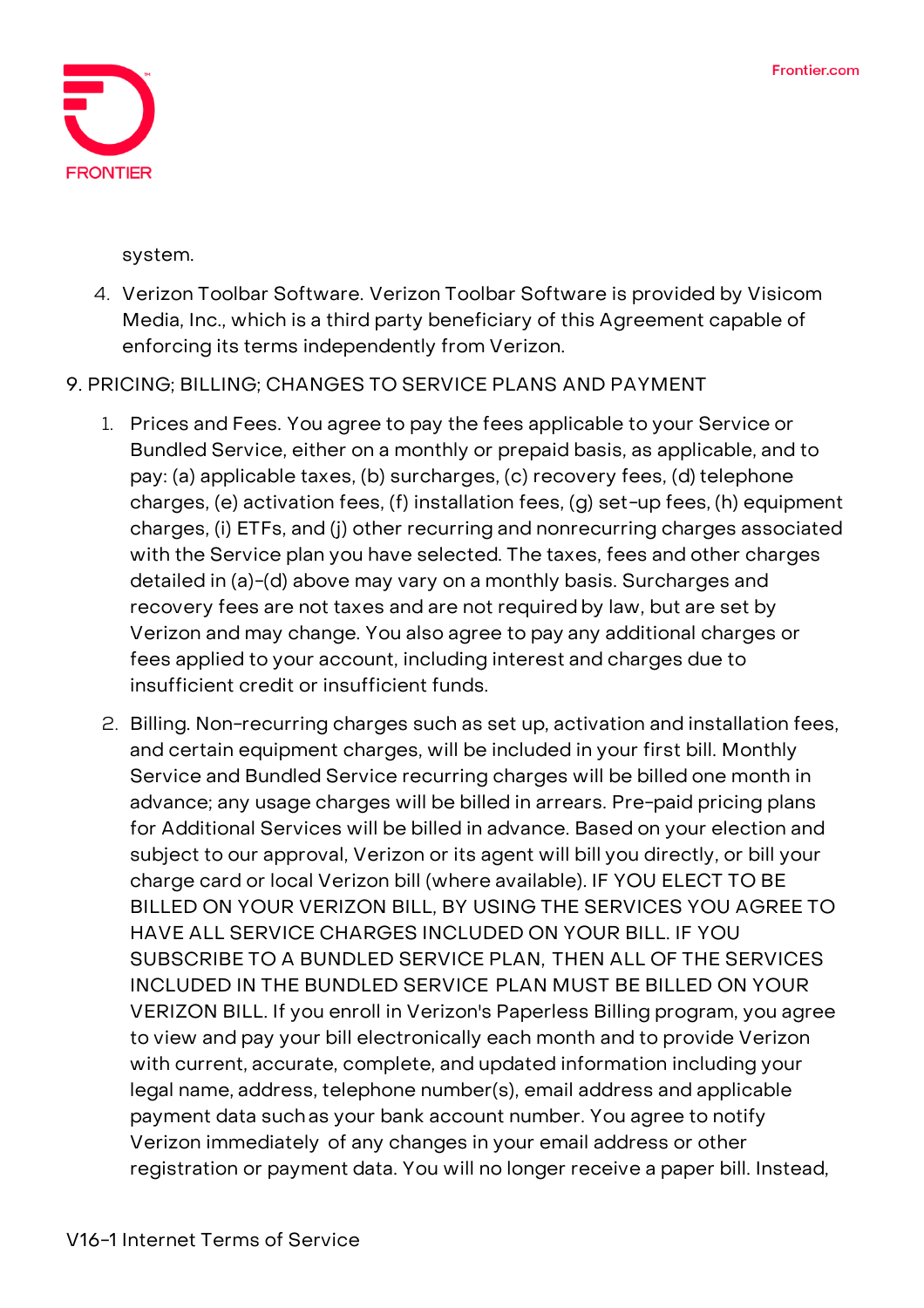

each month you will receive an email notifying you that your bill is available online for viewing and payment at verizon.com. You must continue to pay your paper bill until you receive your first e-mail notification that your bill is available online. If your electronic payment is rejected for any reason, Verizon may charge a return item fee (where permissible), cancel your enrollment in the Paperless Billing program and resume sending you paper bills. If you wish to revoke consent to paperless billing and receive a paper bill, select the "Account" tab on My Verizon, then select Account Overview, then select "Paperless Billing" and follow the posted instructions. If you use a third party bill payment vendor or distributor to receive and pay your Verizon bill, Verizon is not responsible for the accuracy and timeliness of your bill payments. If you de-enroll from receiving your Verizon bill at your home banking service provider's website, we will resume sending you a paper bill. Billing for Dial-up Service will automatically begin upon registration of your account. Billing for Broadband Services will automatically begin on the date provisioning of your Broadband Service is complete ("Service Ready Date") which will be the Due Date established by Verizon (after the Equipment has been delivered) if you are self-installing the Service. Billing for Additional Services will begin on your Service Ready Date if you are also ordering a new Broadband Service. Otherwise, billing for Additional Services will begin upon submission of your order, unless otherwise noted. We may, at our election, waive any fees or charges. If you cancel any component of a Bundled Services plan, the monthly charges for the remaining services on your account will automatically convert to the applicable existing, nondiscounted month-to-month service rate.

3. **Plans with Minimum Terms.** If you choose a Service or Bundled Services plan with a minimum term commitment, you agree to maintain your Service for the term of that plan (a "Term Plan"). For Broadband Services, your Term Plan begins on the later of: (a) the date you change your existing Broadband Service plan to a Term Plan; or (b) your Service Ready Date; for Bundled Services, your Term Plan begins once all Bundled Services have been provisioned. You will begin receiving any discount associated with a Bundled Services plan once all Bundled Services have been provisioned. At the end of any Term Plan you may be given the option to select a new Term Plan. If you do not select a new Term Plan, your Service will automatically convert to a month-to-month Service plan at a monthly fee that may be higher than your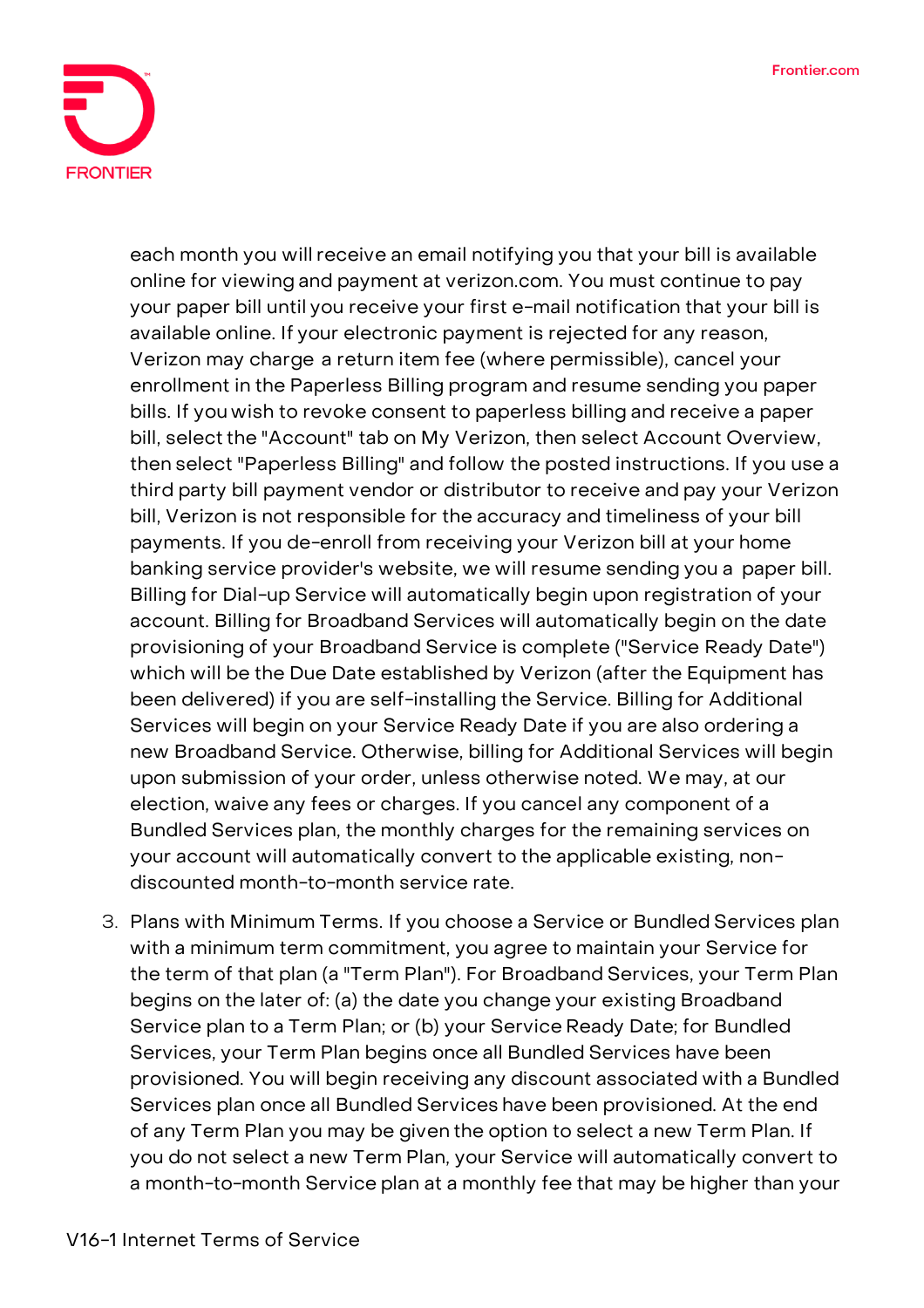

current rate. If you select a new Term Plan, the terms of that plan will apply.

- 4. **Pre-paid Service Plans for Additional Services.** You may be given the option to select a pre-paid service plan for Additional Services ("Prepaid Service Plan") which will begin on the later of: (a) the date of your order, or the date you change to the prepaid service plan. There will be no refunds for prepaid service plans. At the end of any Prepaid service plan, you may be given the option to select a new prepaid service plan. If you do not select a new prepaid service plan, your Service will automatically convert to the thencurrent month-to-month rate for the Additional Service.
- 5. **Data Charges.** You acknowledge and agree that you may also incur data charges or fees from a wireless or internet service provider (which may be Verizon or a third party) for accessing online services or purchasing products and services through interactive options available through the Service. You are solely responsible for all charges or fees payable to Verizon or third parties, including all applicable taxes, and you are solely responsible for protecting the security of credit card and other personal information provided to third parties in connection with such transactions.
- 6. **Money Back Guarantee.** If we provide a money back guarantee ("MBG") for your Service, it will begin on your Service Ready Date. During this MBG period you may cancel your Service and receive a full refund of all monthly, one-time and equipment charges paid to Verizon (provided you return all Equipment in good working condition). If you fail to return the Equipment, an unreturned Equipment fee will apply. ETFs will not apply to Service terminated within the MBG period. The MBG does not apply to customers who change between or renew bundle, monthly, term or other pricing plans. The MBG is limited to one per Subscriber per Service type per Service address.
- 7. **Discontinuation of Service for Nonpayment.** We may discontinue your Service without notice if Service charges on your telephone bill or charge card are refused for any reason, or if you fail to make payment when due or to provide us with a new charge card expiration date before the existing date expires.
- 8. **Late Fees.** If any portion of your bill is not paid by the due date, Verizon may charge you a late fee on unpaid balances and may also terminate or suspend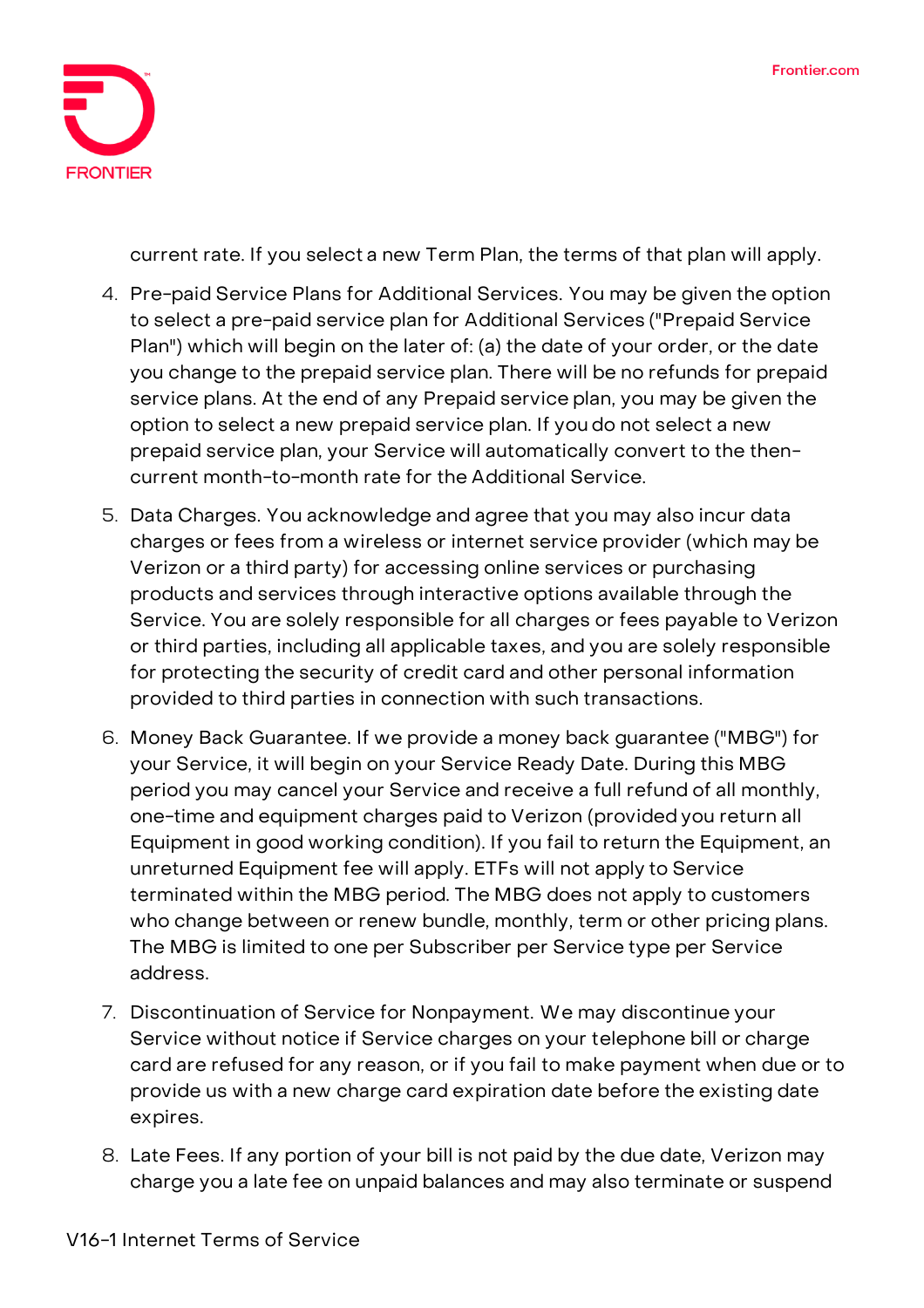

your Service without notice. If your charges are billed by your Verizon local carrier, the late fee will be equal to the late payment charge that the local exchange carrier applies. Otherwise, the late fee will be the lesser of 1.5 % per month, or the highest rate permitted by law. If Verizon uses a collection agency or legal action to recover monies due, you agree to reimburse us for all expenses we incur to recover such monies, including attorneys' fees. If you fail to pay on time and Verizon refers your account(s) to a third party for collection, a collection fee will be assessed and will be due at the time of the referral to the third party. The fee will be calculated at the maximum percentage permitted by applicable law, not to exceed 18 percent.

- 9. **Local Telephone,** Toll and Long Distance Charges. VERIZON IS NOT RESPONSIBLE FOR ANY CHARGES, INCLUDING BUT NOT LIMITED TO, LONG DISTANCE AND METERED LOCAL OR TOLL CHARGES INCURRED WHEN YOU ACCESS THE SERVICE. YOU SHOULD CHECK WITH THE LOCAL PHONE COMPANY TO DETERMINE WHETHER A DIAL-UP NUMBER YOU HAVE SELECTED IS A LOCAL CALL FROM YOUR LOCATION AND WHETHER ANY CHARGES APPLY. VERIZON DOES NOT GUARANTEE THAT ANY DIAL-UP ACCESS NUMBERS WE PROVIDE WILL BE A LOCAL CALL FROM YOUR LOCATION. ADDITIONAL CHARGES, WHICH MAY BE SUBSTANTIAL, APPLY TO REMOTE DIAL UP ACCESS, WHICH IS AVAILABLE FROM CERTAIN LOCATIONS ONLY.
- 10. **Limitation on Special Pricing Promotions.** You may only take advantage of one special pricing promotion during any consecutive twelve (12)-month period. Eligibility for promotional offers may be contingent upon payment of all outstanding Verizon charges.
- 11. **Refundable Deposit.** We may require that you provide us with a refundable deposit, which will be specified at the time of your order We may also require an additional deposit after activation of the Service if you fail to pay any amounts when due. Within ninety (90) days after termination of your Service, we will return your Subscriber Deposit, less any unpaid amounts due on your account, including any amounts owed for unreturned or damaged Equipment. Amounts held on deposit will not accrue interest except as required by law.
- 12. **Credit Related Matters.** We may evaluate your credit history before modifying or providing you Service. In order to establish an account with us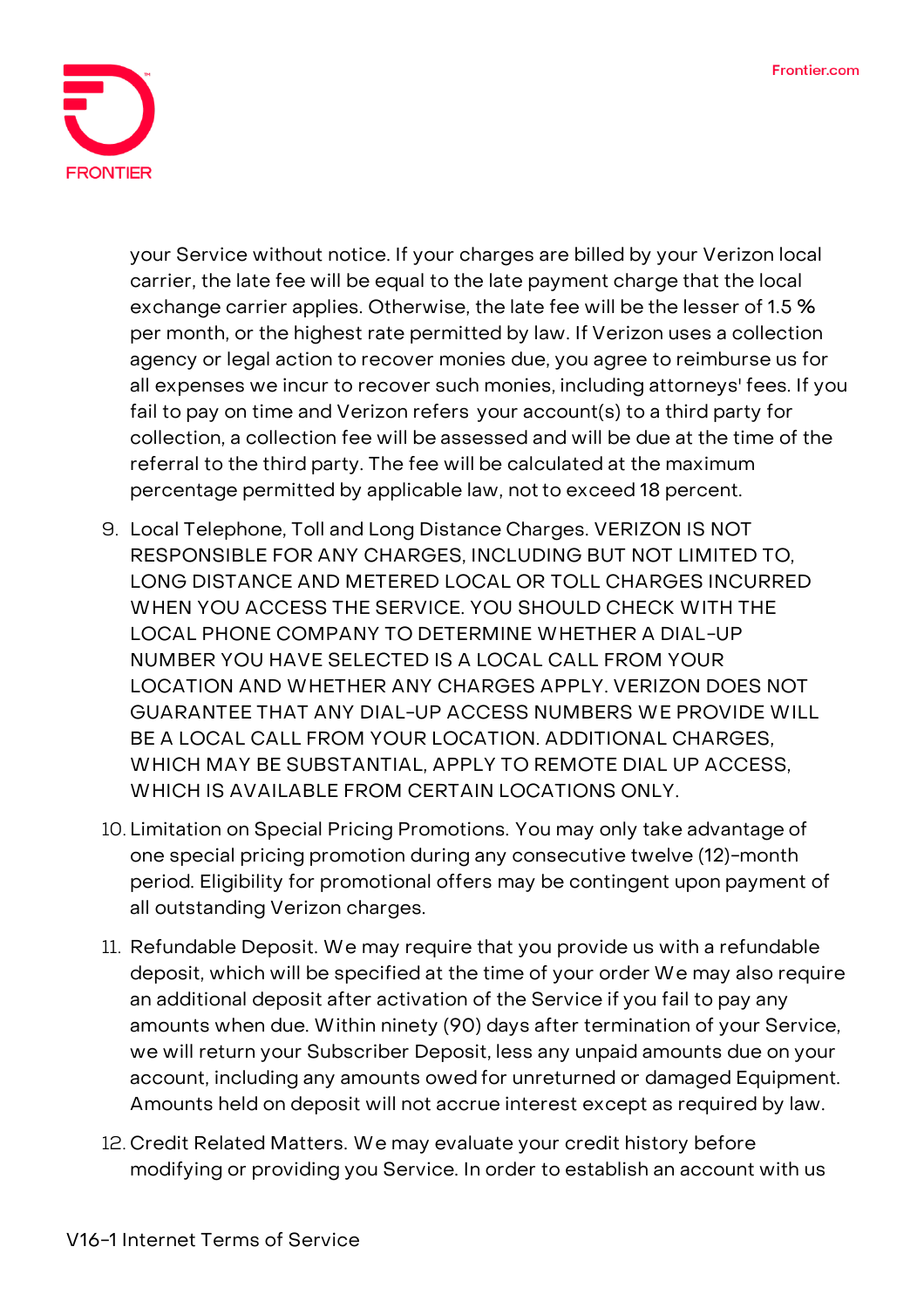

and/or obtain or modify Service, we may obtain a report from a consumer credit agency or exchange information with our affiliates in connection with determining your creditworthiness. If you fail to pay your bill, we may submit a negative credit report to a credit reporting agency, which will negatively affect your credit report.

## **10. TERMINATION OR SUSPENSION OF SERVICE**

- 1. **Subscribers with Month-to-Month Accounts.** If you are a month-to-month Service customer, either you or Verizon may terminate this Agreement any time and for any reason by giving notice to the other as set forth in this Agreement. Unless otherwise required by applicable law, termination will be effective on the last day of that month's billing cycle, and you are responsible for all charges incurred through that date. Activation or set-up fees paid at the initiation of your Service, if any, are not refundable, except during any applicable MBG period.
- 2. **Subscribers with Term Plans; Early Termination Fee.** EXCEPT AS OTHERWISE SET FORTH IN THIS AGREEMENT, IF YOUR BROADBAND SERVICE OR ANY COMPONENT OF A BUNDLED SERVICE PLAN IS TERMINATED BY YOU OR BY US AS A RESULT OF VIOLATION BY YOU OF THIS AGREEMENT BEFORE COMPLETING YOUR TERM PLAN, THEN YOU AGREE TO PAY VERIZON THE ETF SET FORTH IN THE PRICING PLAN YOU HAVE CHOSEN. If you terminate Service at your location, your existing Term Plan cannot be carried over to a new Service location. Unless otherwise required by applicable law, termination will be effective on the last day of that month's billing cycle, and you are responsible for all charges incurred through that date.
- 3. **Termination and/or Suspension by Verizon.** Verizon reserves the right to change, limit, terminate, modify or temporarily or permanently cease providing the Service or any part of it with or without prior notice if we elect to change the Service or a part thereof or if you violate the terms of this Agreement. If Verizon terminates your Service under this Section 10.3, you must immediately stop using the Service and you will be responsible for any applicable fees and/or Equipment (or equipment) charges set forth in Sections 9 and 10. If the termination is a result of violation by you of the terms of this Agreement, you also shall be liable to pay the ETF. If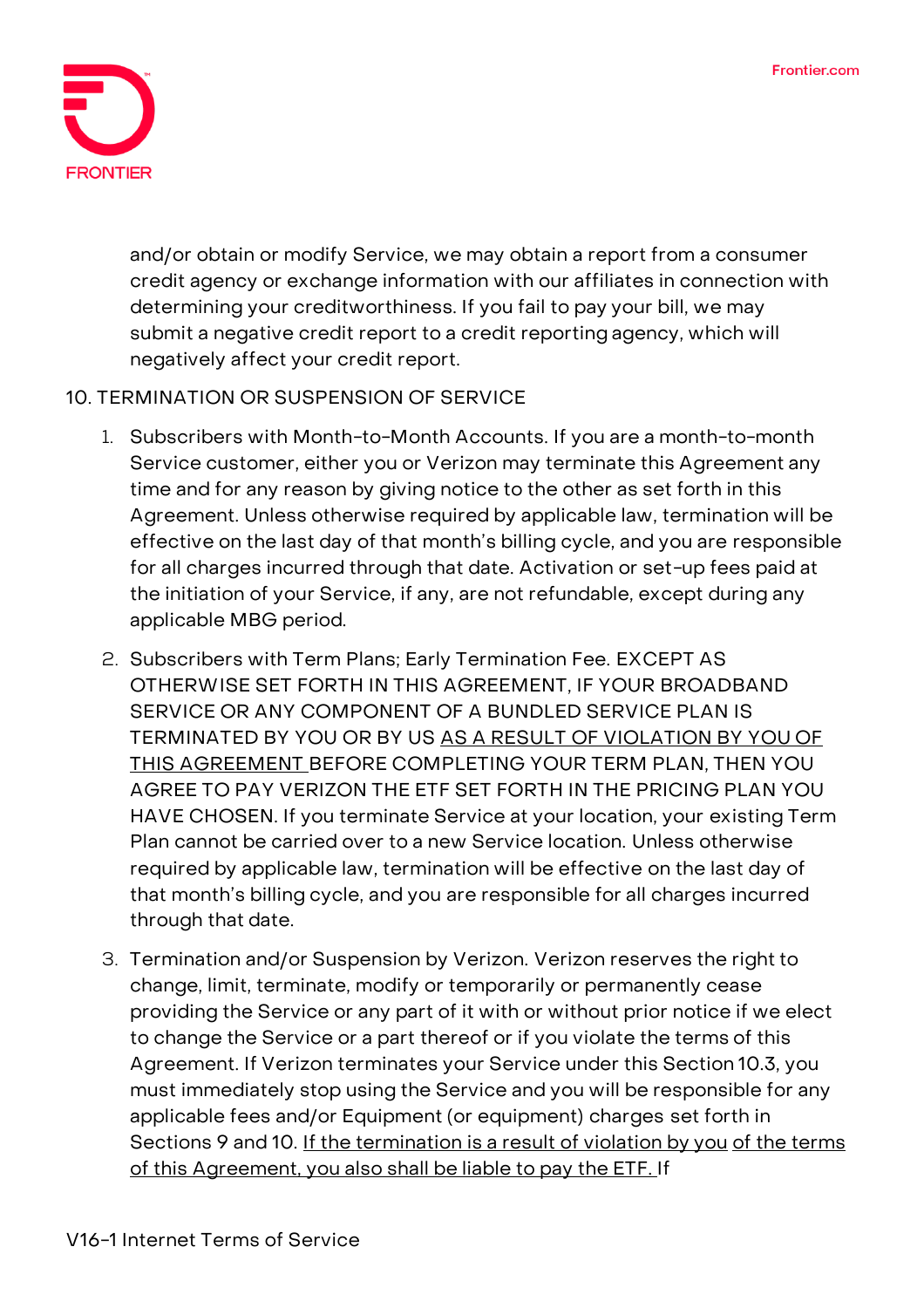

Verizon terminates or ceases to offer service to your location, you shall not be liable to pay the ETF. If your Service is reconnected, a reconnection fee may apply.

- 4. **Deletion of Data upon Termination.** YOU AGREE THAT IF YOUR SERVICE IS TERMINATED FOR ANY REASON, VERIZON HAS THE RIGHT TO IMMEDIATELY DELETE ALL DATA, FILES AND OTHER INFORMATION (INCLUDING ANY EMAILS, ADDRESS BOOK AND/OR WEB STORAGE CONTENT) STORED IN OR FOR YOUR ACCOUNT WITHOUT FURTHER NOTICE TO YOU.
- 5. **Return of Equipment upon Termination.** If your HSI Service is terminated for any reason prior to the end of the first year of service and you received Equipment from Verizon, you must return the Equipment to Verizon or you will be charged for the Equipment. Except as set forth below, if your Internet service is terminated for any reason and you received Equipment, you must return the Equipment to Verizon within 30 days, as instructed by Verizon, or you will be charged for the Equipment. Failure to return any Equipment you received from Verizon, or returning Equipment in a damaged condition (subject only to reasonable wear and tear), will result in the imposition of an Equipment fee that may be substantial. If the Equipment is affixed with a label which includes the following (or similar) message, "PROPERTY OF VERIZON. DO NOT REMOVE FROM PREMISES," then you must not return the Equipment and you will not be charged an Equipment fee as long as the Equipment is left in place in reasonable condition (subject only to reasonable wear and tear).

# **11. MANAGEMENT OF YOUR DATA, COMPUTER AND OTHER DEVICES**

1. **Your Responsibilities Regarding Management of Your Computer, Other Devices and Data.** Except as set forth in the terms and conditions of any applicable warranty provided with the sale of equipment by Verizon and purchased by you from Verizon, you are solely responsible for obtaining, maintaining and updating all equipment and software necessary to use the Service, and for management of your information, including but not limited to back-up and restoration of your data. YOU AGREE THAT VERIZON IS NOT RESPONSIBLE FOR THE LOSS OF YOUR OR ANY THIRD PARTY DATA OR FOR THE BACK-UP OR RESTORATION OF YOUR OR ANY THIRD PARTY DATA REGARDLESS OF WHETHER THIS DATA IS MAINTAINED ON OUR SERVERS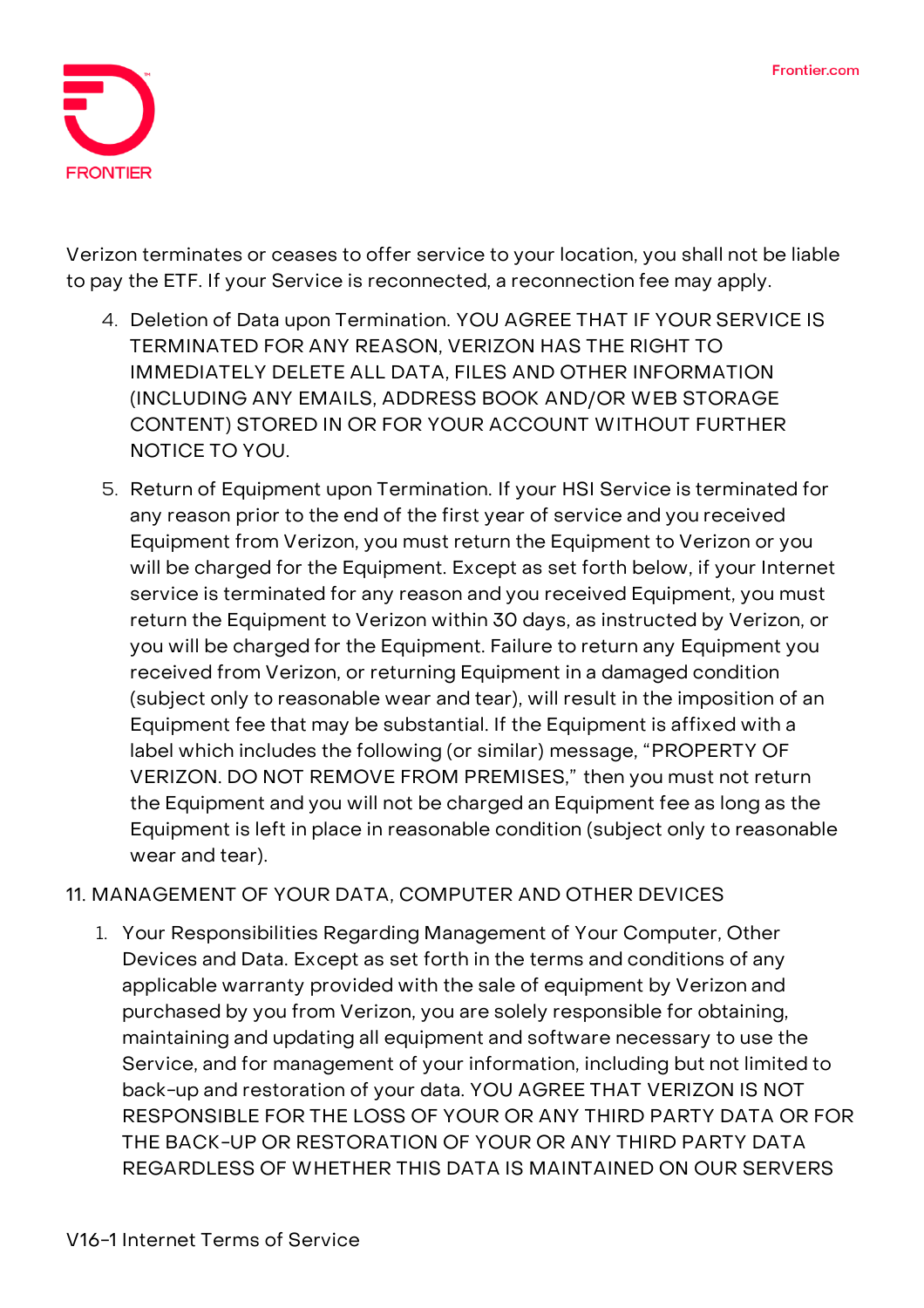

OR YOUR, OR YOUR PERMITTED GUESTS' DEVICE(S). YOU SHOULD ALWAYS BACK-UP ANY IMPORTANT INFORMATION SEPARATELY FROM DATA STORED ON VERIZON'S OR ANY THIRD PARTY'S SERVERS.

- 2. **Content and Data Management by Verizon.** We reserve the right to: (a) use, copy, display, store, transmit and reformat data transmitted over our network and to distribute such content to multiple Verizon servers for back-up and maintenance purposes; and (b) block or remove any unlawful content you store on or transmit to or from any Verizon server. We do not guarantee the protection of your content or data located on our servers or transmitted across our network (or other networks) against loss, alteration or improper access.
- 3. **Your Responsibilities Regarding Security.** You agree that you are solely responsible for maintaining the security of your and any permitted guests computer(s), device(s) and data, including without limitation, encryption of data and protection of your User ID, password and personal and other data. The Service may permit you with the option to provide third parties authorized by you access to the Internet using your Verizon-issued device. If you believe your login credentials have been lost or stolen, or that someone has gained access to your account or login credentials without your permission, call us immediately at 1.800.837.4966. WE STRONGLY RECOMMEND THE USE (AND APPROPRIATE UPDATING) OF COMMERCIAL ANTI-VIRUS, ANTISPYWARE AND FIREWALL SOFTWARE. Use of the Verizon network for the distribution, operation, and maintenance of malicious software (viruses, bots, worms, Trojan horses, etc.) is prohibited. Communications to malicious domain names (e.g., domain names used by networks of machines running malicious software) and to malicious Internet protocol addresses (e.g., IP addresses used by networks of machines running malicious software) may be redirected by Verizon to our network security systems at any time without notice as a ountermeasure against the operation of malicious software such as "botnets" in the Verizon network. Verizon's security systems may retain certain information such as the date and time of the malicious communication, the IP address it originated from, the domain name involved, and other technical information for cybersecurity purposes. Our security systems are configured to not retain end user information contained in the payload of the application layer, if any, that is delivered or uploaded by the compromised machines. WE STRONGLY RECOMMEND THE USE (AND APPROPRIATE UPDATING) OF COMMERCIAL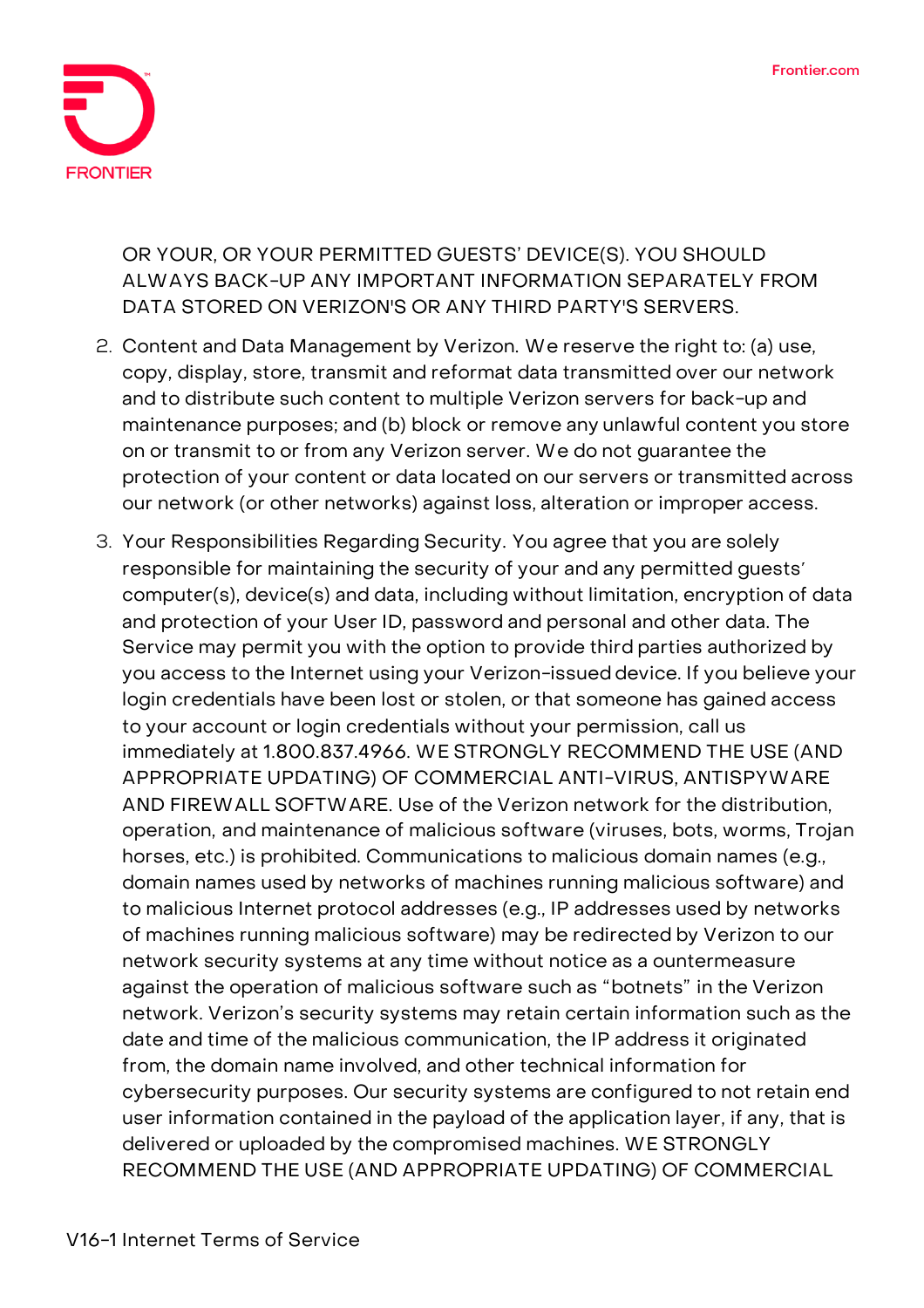

ANTI-VIRUS, ANTI-SPYWARE AND FIREWALL SOFTWARE.

4. **Monitoring of Network Performance by Verizon.** Verizon automatically measures and monitors network performance and the performance of your Internet connection and our network. We also will access and record information about your computer and Equipment's profile and settings and the installation of software we provide. You agree to permit us to access your computer and Equipment and to monitor, adjust and record such data, profiles and settings for the purpose of providing the Service. You also consent to Verizon's monitoring of your Internet connection and network performance, and to our accessing and adjusting your computer and Equipment settings, as they relate to the Service, Software, or other services, which we may offer from time to time. We do not share information collected for the purpose of network or computer performance monitoring or for providing customized technical support outside of Verizon or its authorized vendors, contractors and agents. Verizon reserves the right to modify the password(s) for the router(s) used with the Service in order to safeguard Internet security, the security and privacy of Subscriber information, where required by law, and/or for other good cause to provide, upgrade and maintain the Service, protect the network, other users of the Internet, or our Subscribers. Should Verizon change such password(s), we will use reasonable means to notify the Subscribers affected, which may include email to a Primary Email Address on file and/or through notice on the Website.

## **12. LIMITATIONS ON USE OF THE SERVICE**

- 1. You acknowledge and agree that Verizon (a) is not responsible for invalid destinations, transmission errors, or the corruption of your data; and (b) does not guarantee your ability to access all websites, servers or other facilities or that the Service is secure or will meet your needs.
- 2. You acknowledge that the Service will allow access to information which may be sexually explicit, obscene or offensive, or otherwise unsuitable for children. You agree that the supervision of use of the Service by children is your responsibility and that Verizon is not responsible for access by you or any other users to objectionable or offensive content. VERIZON STRONGLY RECOMMENDS THE USE OF COMMERCIALLY AVAILABLE CONTENT FILTERING SOFTWARE.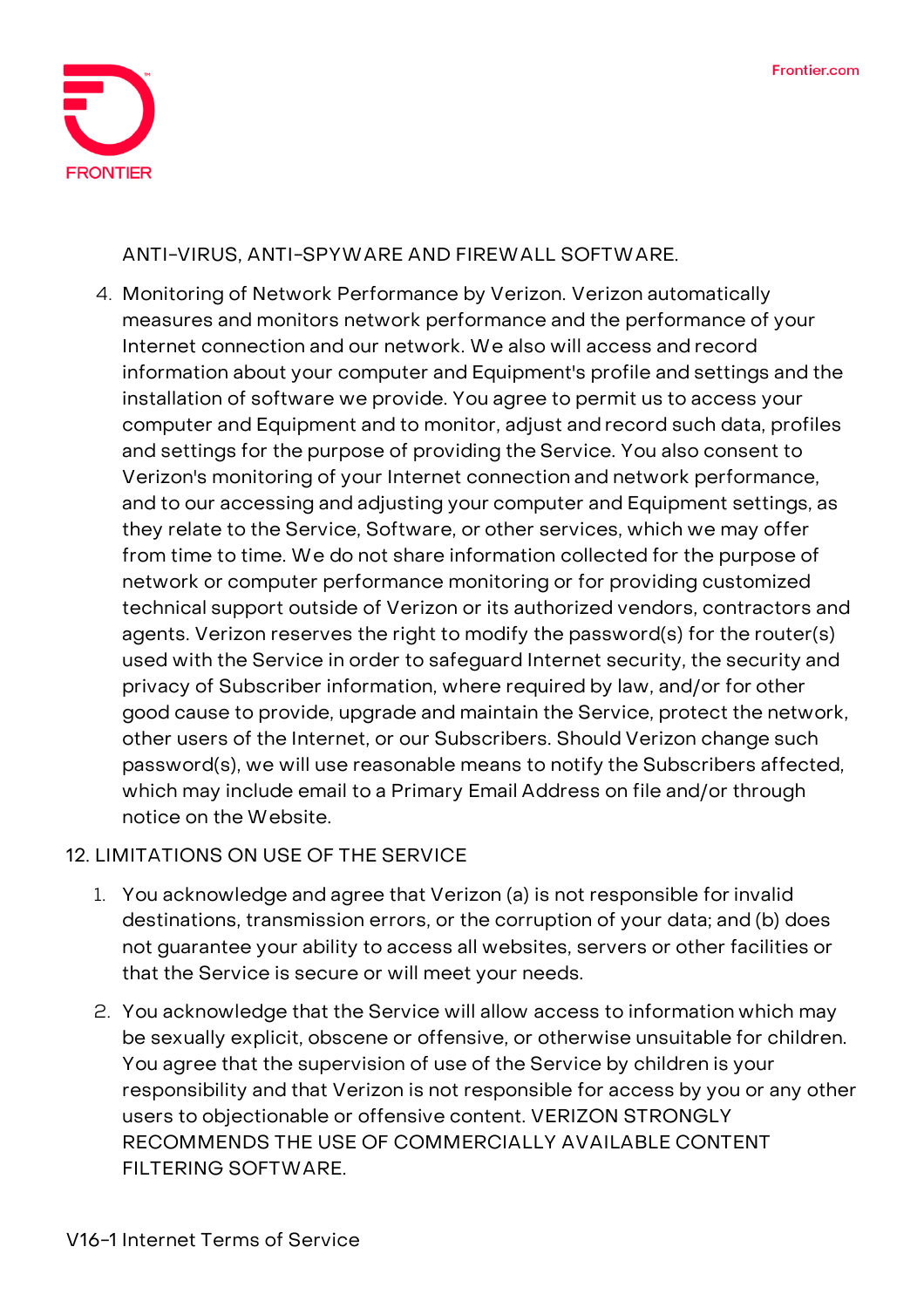

- 3. You understand and agree that if you type a nonexistent or unavailable Uniform Resource Locator ("URL"), or enter a search term into your browser address bar, Verizon may present you with a Verizon Error Assist web search page containing suggested links based upon the query you entered in lieu of your receiving an NXDOMAIN or similar error message. Verizon provision of the Error Assist page may impact applications that rely on an NXDOMAIN or similar error message and may override similar browser-based search results pages. If you would prefer not to receive Error Assist pages from Verizon, you should follow the opt-out instructions that are available (a) by clicking on the "About" link on any Error Assist page and (b) if the Verizon Toolbar is installed on your computer, by selecting Toolbar Settings (the wrench icon on the right side of the Verizon Toolbar) and selecting the "Disable Error Assist" option.
- 4. You are not authorized to use any Verizon name or mark as a hypertext link to any Verizon Web site or in any advertising, publicity or in any other commercial manner without the prior written consent of Verizon Licensing Company.
- 5. You agree that Verizon assumes no responsibility for the accuracy, integrity, quality completeness, usefulness or value of any Content, advice or opinions contained in any emails, message boards, chat rooms or community services, Verizon Web Sites or in any other public services or social networks, and that Verizon does not endorse any advice or opinion contained therein, whether or not Verizon provides such service(s). Verizon does not monitor or control such services, although we reserve the right to do so.
- 6. You represent that when you, or your permitted guests' transmit, upload, download, post or submit any content, images or data using the Service you or your permitted guests' use of such content, images or data does not violate the copyright or trademark laws or any other third party rights. You understand and agree that any and all use of the Service is subject to the terms of Verizon's Copyright Alert Program, a description of which can be found at [http://verizon.com/terms.](http://verizon.com/terms)
- 7. Websites linked to or from the Service are not reviewed, controlled, or examined by Verizon and you acknowledge and agree that Verizon is not responsible for any losses you incur or claims you may have against the owner of third party websites. The inclusion of any linked websites or content from the Service, including websites or content advertised on the Service, does not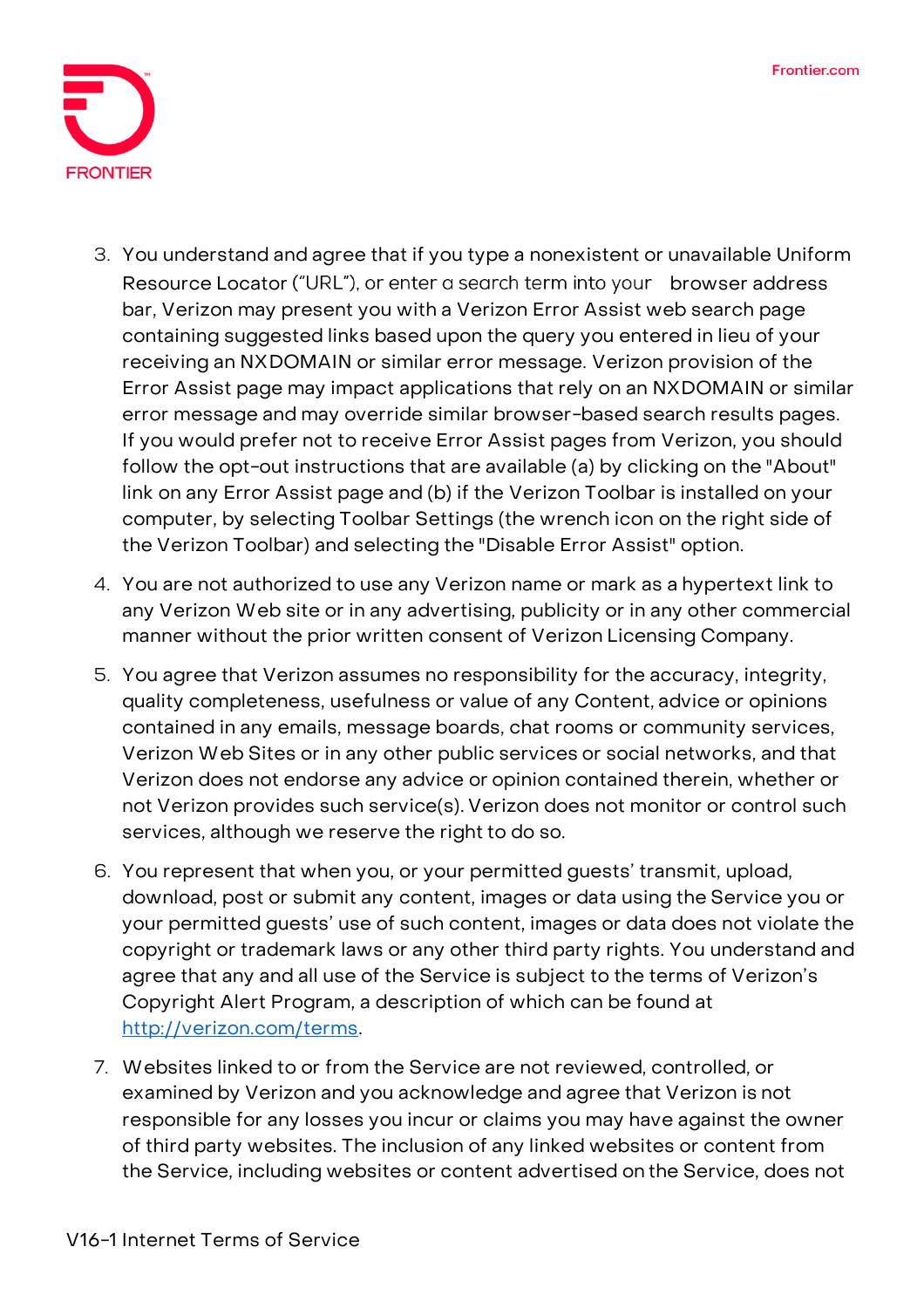

imply endorsement of them by Verizon.

- 8. The My Verizon customer portal is provided only for the use of Verizon subscribers and any other use is prohibited. You may view, copy or print pages from the My Verizon solely for personal, noncommercial purposes. You may not otherwise use, modify, copy, print, display, reproduce, distribute, manipulate, or publish any information from My Verizon without the express written permission of Verizon. At any time Verizon may, without notice, make changes to My Verizon or to the online services or products described on My Verizon. Without the express prior written authorization of Verizon, you may not (a) use any data mining robots , hardware or software modules that add a specific feature or service by plugging into an existing larger system , or similar data gathering and extraction tools, scripts, applications, or methods on My Verizon; (b) use any device, software, or hardware to bypass any operational element or to interfere, or attempt to interfere, with the proper working of My Verizon; take any action that imposes an unreasonable or disproportionately large load on My Verizon or its network infrastructure or that adversely affects our network or other customers; (d) decompile, reverse engineer, modify or disassemble any of the software in or associated with the Verizon network and/or servers; (e) use any meta tags or any other "hidden text" utilizing Verizon's name or any Verizon trademark without Verizon's prior written permission; or (f) frame or utilize framing techniques to enclose any trademark, logo, or other proprietary information (including images, text, page layout, or form) of Verizon or use any Verizon trademark except as set forth in our Website Terms of Use located at [https://www22.verizon.com/terms,](https://www22.verizon.com/terms) as they are updated from time to time. Unauthorized use of My Verizon or its network infrastructure and/or data display by a person or entity that is not the authorized user of the account is illegal and Verizon reserves the right to take appropriate legal action.
- 9. If you choose to access the Verizon Web Sites from locations outside the United States, you do so on your own initiative and you are responsible for compliance with all applicable local use controls, laws and regulations, including those relating to the transmission of technical data exported from or imported to the United States or the country in which you reside. Verizon makes no representation that materials on the Verizon Web Sites are appropriate or available for use in locations outside the United States and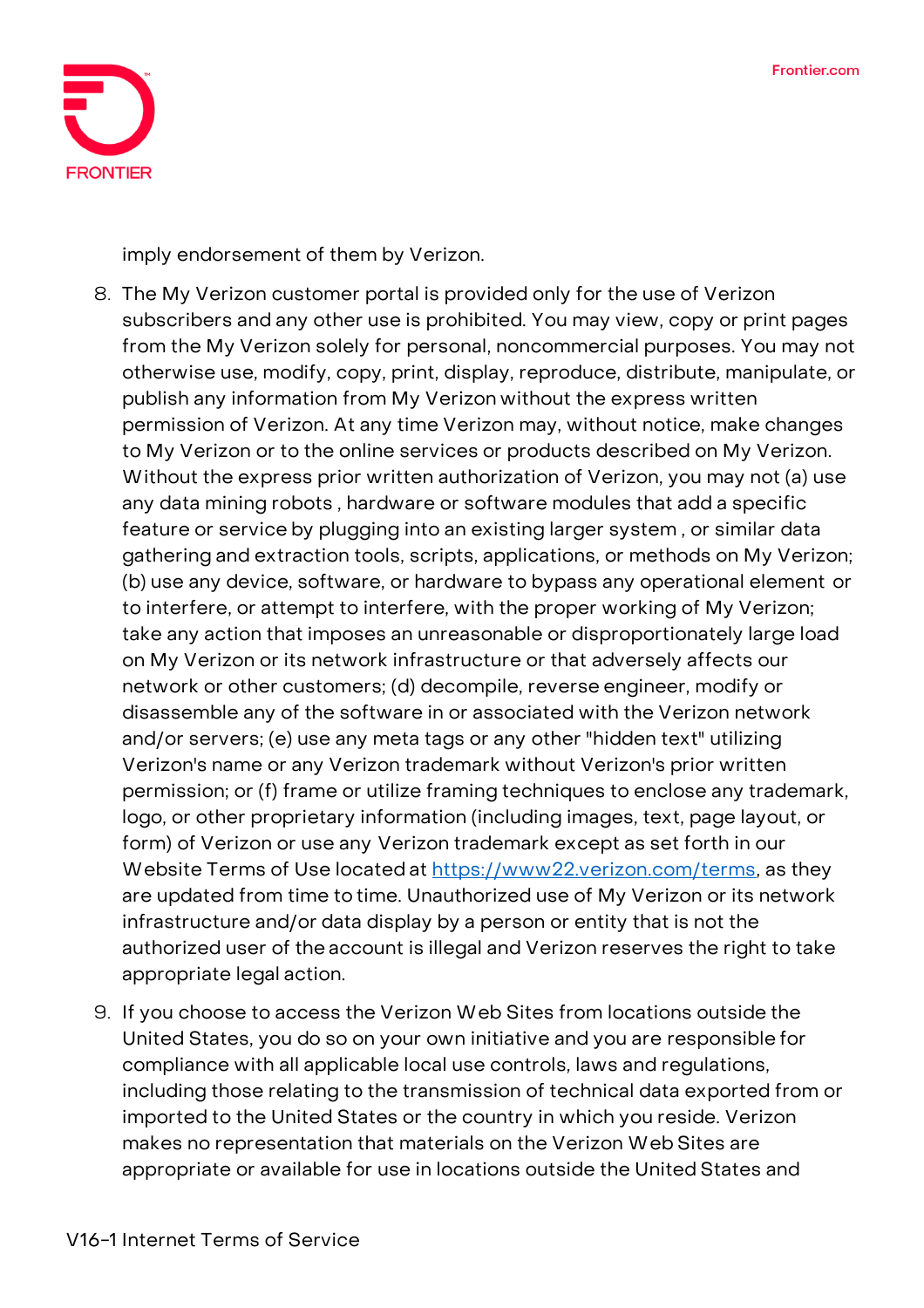

accessing them from territories where their contents are illegal is prohibited.

### **13. WARRANTIES AND LIMITATION OF LIABILITY**

- 1. YOU ACKNOWLEDGE AND AGREE THAT THE SERVICE SUPPLIED HEREUNDER IS PROVIDED ON AN "AS IS" OR "AS AVAILABLE" BASIS, WITH ALL FAULTS. EXCEPT AS OTHERWISE SPECIFICALLY SET FORTH IN THIS AGREEMENT AND AS OTHERWISE SPECIFICALLY SET FORTH IN ANY MANUFACTURER WARRANTY FOR ANY EQUIPMENT OR OTHER AUTHORIZED EQUIPMENT PROVIDED BY VERIZON (BUT ONLY IF SUCH WARRANTY IS INCLUDED WITH SUCH EQUIPMENT OR OTHER AUTHORIZED EQUIPMENT PROVIDED BY VERIZON), VERIZON (AND ITS OFFICERS, EMPLOYEES, PARENT, SUBSIDIARIES, AND AFFILIATES) (COLLECTIVELY THE "VERIZON PARTIES"), ITS THIRD PARTY LICENSORS, PROVIDERS AND SUPPLIERS, DISCLAIM ANY AND ALL WARRANTIES AND CONDITIONS FOR THE SERVICE, WHETHER EXPRESS OR IMPLIED, INCLUDING BUT NOT LIMITED TO THE IMPLIED WARRANTIES OF MERCHANTABILITY AND FITNESS FOR A PARTICULAR PURPOSE, ACCURACY, NON-INFRINGEMENT, NON-INTERFERENCE, TITLE, COMPATIBILITY OF COMPUTER SYSTEMS, COMPATIBILITY OF SOFTWARE PROGRAMS, INTEGRATION, AND THOSE ARISING FROM COURSE OF DEALING, COURSE OF TRADE, OR ARISING UNDER STATUTE. ALSO, THERE IS NO WARRANTY OF WORKMANLIKE EFFORT OR LACK OF NEGLIGENCE. NO ADVICE OR INFORMATION GIVEN BY VERIZON OR ITS REPRESENTATIVES SHALL CREATE A WARRANTY WITH RESPECT TO ADVICE PROVIDED.
- 2. VERIZON DOES NOT WARRANT OR GUARANTEE THAT SERVICE CAN BE PROVISIONED TO YOUR LOCATION, OR THAT PROVISIONING WILL OCCUR ACCORDING TO A SPECIFIED SCHEDULE, EVEN IF VERIZON HAS ACCEPTED YOUR ORDER FOR SERVICE. THE PROVISIONING OF SERVICE IS SUBJECT TO NETWORK AVAILABILITY, CIRCUIT AVAILABILITY, LOOP LENGTH, THE CONDITION OF YOUR TELEPHONE LINE AND WIRING INSIDE YOUR LOCATION, AND YOUR COMPUTER/DEVICE CONFIGURATION AND CAPABILITIES, AMONG OTHER FACTORS. IN THE EVENT YOUR LINE IS NOT PROVISIONED FOR ANY REASON, NEITHER YOU NOR VERIZON SHALL HAVE ANY DUTIES OR OBLIGATIONS UNDER THIS AGREEMENT (OTHER THAN YOUR OBLIGATION TO RETURN ANY EQUIPMENT).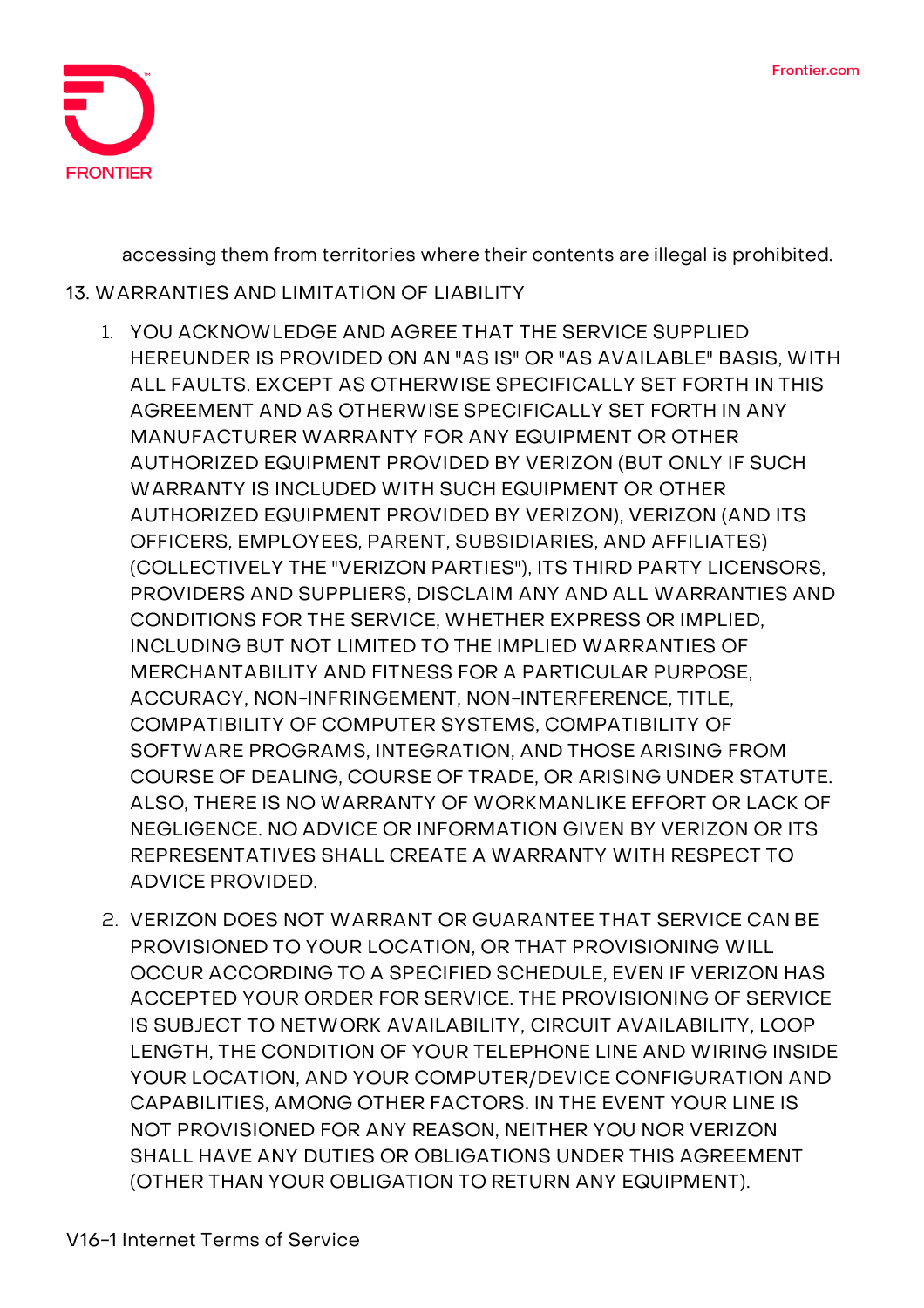

- 3. VERIZON DOES NOT WARRANT THAT ANY OF THE SERVICE, EQUIPMENT, OR OTHER EQUIPMENT AUTHORIZED BY VERIZON FOR USE IN CONNECTION WITH THE SERVICE WILL PERFORM AT A PARTICULAR SPEED, BANDWIDTH OR DATA THROUGHPUT RATE, OR WILL BE UNINTERRUPTED, ERROR-FREE, SECURE, OR FREE OF VIRUSES, WORMS, DISABLING CODE OR CONDITIONS, OR THE LIKE. VERIZON SHALL NOT BE LIABLE FOR LOSS OF YOUR DATA, OR IF CHANGES IN OPERATION, PROCEDURES, OR SERVICES REQUIRE MODIFICATION OR ALTERATION OF YOUR EQUIPMENT (INCLUDING ANY OTHER EQUIPMENT AUTHORIZED BY VERIZON FOR USE IN CONNECTION WITH THE SERVICE), RENDER THE SAME OBSOLETE OR OTHERWISE AFFECT ITS PERFORMANCE.
- 4. IN NO EVENT SHALL THE VERIZON PARTIES OR VERIZON'S THIRD PARTY LICENSORS, PROVIDERS OR SUPPLIERS BE LIABLE FOR: (A) ANY INDIRECT, PUNITIVE, SPECIAL, CONSEQUENTIAL OR INCIDENTAL DAMAGES, INCLUDING WITHOUT LIMITATION, LOST PROFITS OR LOSS OF REVENUE, LOSS OF PROGRAMS OR INFORMATION OR DAMAGE TO DATA ARISING OUT OF THE USE, PARTIAL USE OR INABILITY TO USE THE SERVICE, OR RELIANCE ON OR PERFORMANCE OF THE SERVICE, REGARDLESS OF THE TYPE OF CLAIM OR THE NATURE OF THE CAUSE OF ACTION, INCLUDING WITHOUT LIMITATION, THOSE ARISING UNDER CONTRACT, TORT, NEGLIGENCE OR STRICT LIABILITY, EVEN IF VERIZON HAS BEEN ADVISED OF THE POSSIBILITY OF SUCH CLAIM OR DAMAGES, OR (B) ANY CLAIMS AGAINST YOU BY ANY OTHER PARTY.
- 5. THE LIABILITY OF THE VERIZON PARTIES, OR (SUBJECT TO ANY DIFFERENT LIMITATIONS OF LIABILITY IN THIRD PARTY END USER LICENSE OR OTHER AGREEMENTS) OUR THIRD PARTY LICENSORS, PROVIDERS OR SUPPLIERS, FOR ALL CATEGORIES OF DAMAGES SHALL NOT EXCEED A PRO RATA CREDIT FOR THE MONTHLY FEES (EXCLUDING ALL NONRECURRING CHARGES, REGULATORY FEES, SURCHARGES, FEES AND TAXES) YOU HAVE PAID TO VERIZON FOR THE SERVICE DURING THE SIX (6) MONTH PERIOD PRIOR TO WHEN SUCH CLAIM AROSE, WHICH SHALL BE YOUR SOLE AND EXCLUSIVE REMEDY REGARDLESS OF THE TYPE OF CLAIM OR NATURE OF THE CAUSE OF ACTION. THE FOREGOING LIMITATIONS SHALL APPLY TO THE FULL EXTENT PERMITTED BY LAW, AND ARE NOT INTENDED TO ASSERT ANY LIMITATIONS OR DEFENSES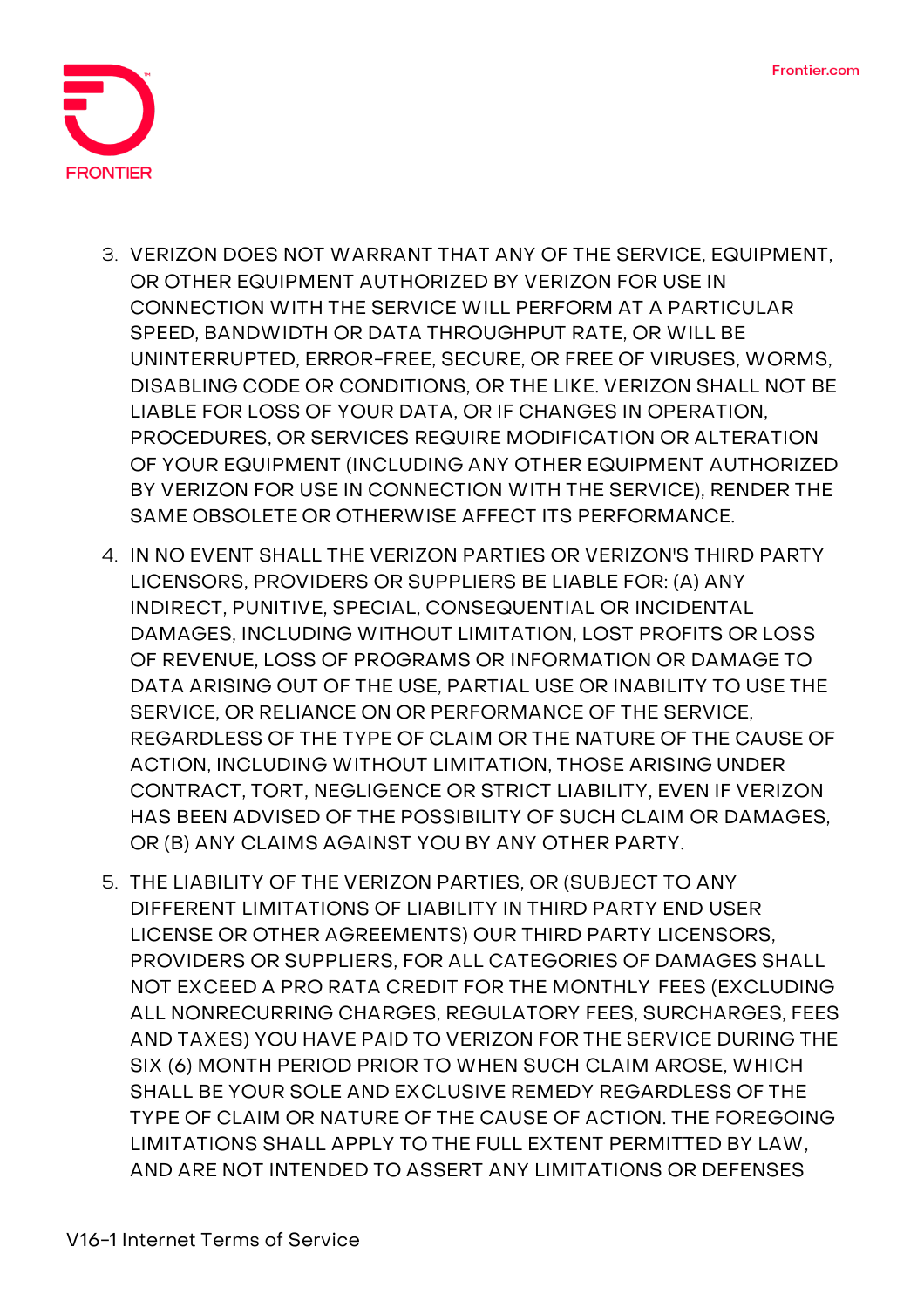

WHICH ARE PROHIBITED BY LAW.

- 6. ALL LIMITATIONS AND DISCLAIMERS STATED IN THIS SECTION 13 ALSO APPLY TO VERIZON'S THIRD PARTY LICENSORS, PROVIDERS AND SUPPLIERS, AS THIRD PARTY BENEFICIARIES OF THIS AGREEMENT.
- 7. THE REMEDIES EXPRESSLY SET FORTH IN THIS AGREEMENT ARE YOUR SOLE AND EXCLUSIVE REMEDIES. YOU MAY HAVE ADDITIONAL RIGHTS UNDER CERTAIN LAWS (SUCH AS CONSUMER LAWS), WHICH DO NOT ALLOW THE EXCLUSION OF IMPLIED WARRANTIES, OR THE EXCLUSION OR LIMITATION OF CERTAIN DAMAGES. IF THESE LAWS APPLY, OUR EXCLUSIONS OR LIMITATIONS MAY NOT APPLY TO YOU.

## **14. INDEMNIFICATION**

You agree to defend, indemnify and hold harmless the Verizon Parties from and against all liabilities, costs and expenses, including reasonable attorneys' and experts' fees, related to or arising from your use of the Service or any other equipment used in connection with the Service (or the use of your Service or any such equipment by anyone else): (a) in violation of applicable laws, regulations or this Agreement; (b) to access the Internet or to transmit or post any message, information, software, images or other materials via the Internet; (c) in any manner that harms any person or results in the personal injury or death of any person or in damage to or loss of any tangible or intangible (including data) property; or (d) in any manner that results in claims for infringement of any intellectual property rights.

## **15. NOTICES**

**Notice for Arbitration.** If either of us intends to seek arbitration under this Agreement, the party seeking arbitration must first notify the other party of the dispute in writing at least 30 days in advance of initiating the arbitration. Notice to Verizon should be sent to [NoticeofDispute@verizon.com o](mailto:NoticeofDispute@verizon.com)r to Verizon Dispute Resolution Manager, One Verizon Way, VC54N090, Basking Ridge, NJ 07920. A copy of the Notice of Dispute form can be obtained from [NoticeofDispute@verizon.com o](mailto:NoticeofDispute@verizon.com)r from the Verizon Dispute Resolution Manager, and can also be found at [www.verizon.com/terms/disputes.](http://www.verizon.com/terms/disputes) The notice must describe the nature of the claim and the relief being sought. Other notices required under this Agreement by you must be provided to us at P.O. Box 11328, St. Petersburg, FL 33733, Attention: Customer Service in the manner set forth in the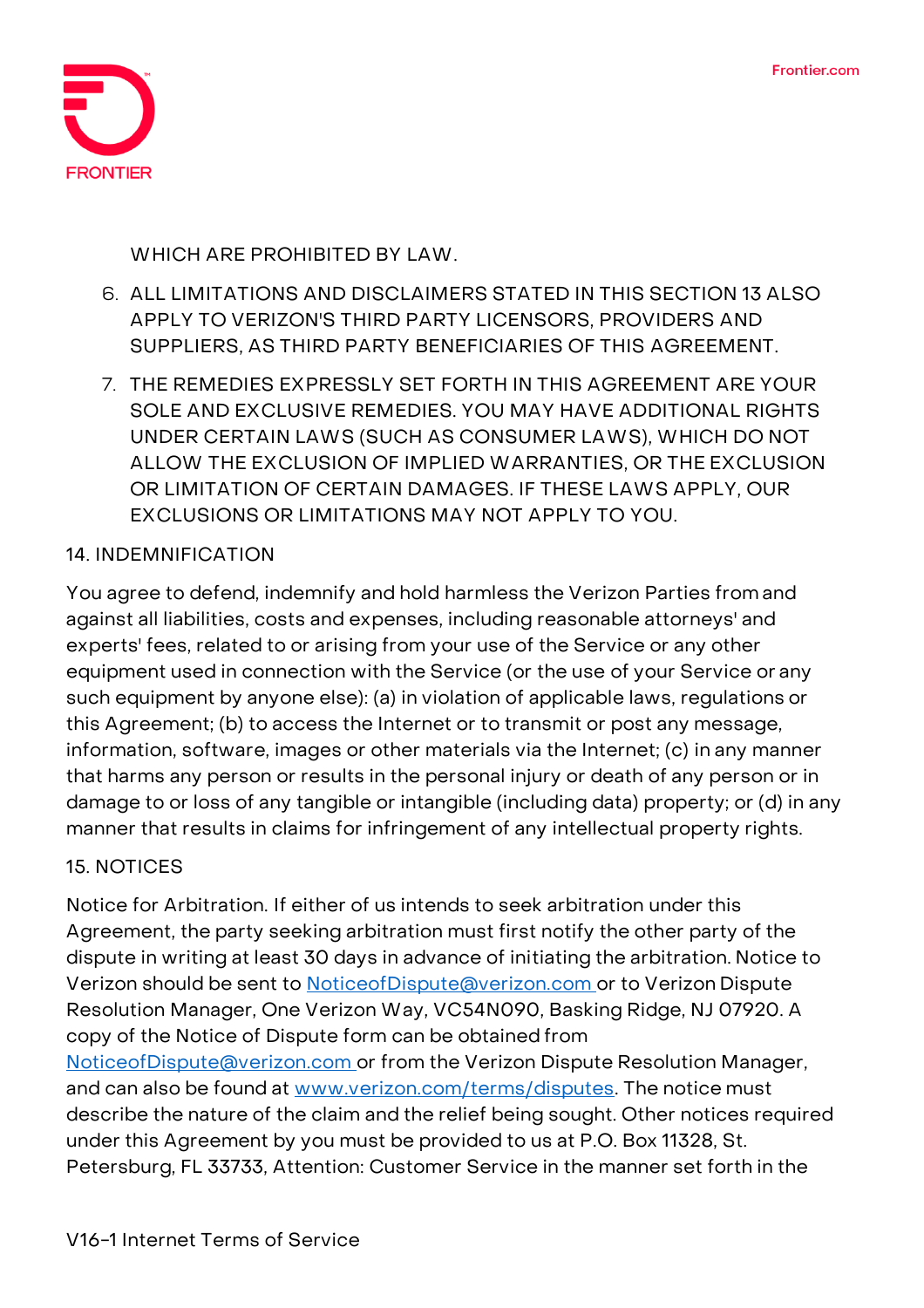

Contact Us section of the Website. Notice by Verizon to you (including notice of changes to this Agreement under Section 3) shall be deemed given when: (a) transmitted to your Primary Email Address; or (b) mailed via the US mail or handdelivered to your address on file with us; (c) when posted to the Announcements page of the Website; or (d) when hand-delivered to your Premises, as applicable. Mailed notices may also be included in our billing statements to you.

## **16. GENERAL PROVISIONS**

- 1. All obligations of the parties under this Agreement, which, by their nature, would continue beyond the termination of this Agreement, including without limitation, those relating to Limitation of Liability (Section 13) and Indemnification (Section 14), shall survive such termination.
- 2. Verizon will not be liable for delays, damages or failures in performance due to causes beyond its reasonable control, including, but not limited to, acts of a governmental body, acts of God, acts of third parties, fires, floods, strikes, work slow-downs or other labor-related activity, or an inability to obtain necessary equipment or services.
- 3. You may not assign or otherwise transfer this Agreement, or your rights or obligations under it, in whole or in part, to any other person. Any attempt to do so shall be void. We may freely assign all or any part of this Agreement with or without notice and you agree to make all subsequent payments as directed.
- 4. **Except as otherwise required by law, you and Verizon agree that the Federal Arbitration Act and the substantive laws of the state of the customer's billing address, without references to its principles of conflicts of laws, will be applied to govern, construe and enforce all of the rights and duties of the parties arising from or relating in any way to the subject matter of this Agreement. UNLESS YOU AND VERIZON AGREE OTHERWISE, YOU AND VERIZON CONSENT TO THE EXCLUSIVE PERSONAL JURISDICTION OF AND VENUE IN AN ARBITRATION OR SMALL CLAIMS COURT LOCATED IN THE COUNTY OF THE CUSTOMER'S BILLING ADDRESS FOR ANY SUITS OR CAUSES OF ACTION CONNECTED IN ANY WAY, DIRECTLY OR INDIRECTLY, TO THE SUBJECT MATTER OF THIS AGREEMENT OR TO THE SERVICE. Except as otherwise required by law, including state laws relating to consumer transactions, any cause of action or claim you may have with respect to the Service must be commenced within one (1) year after the claim or cause of**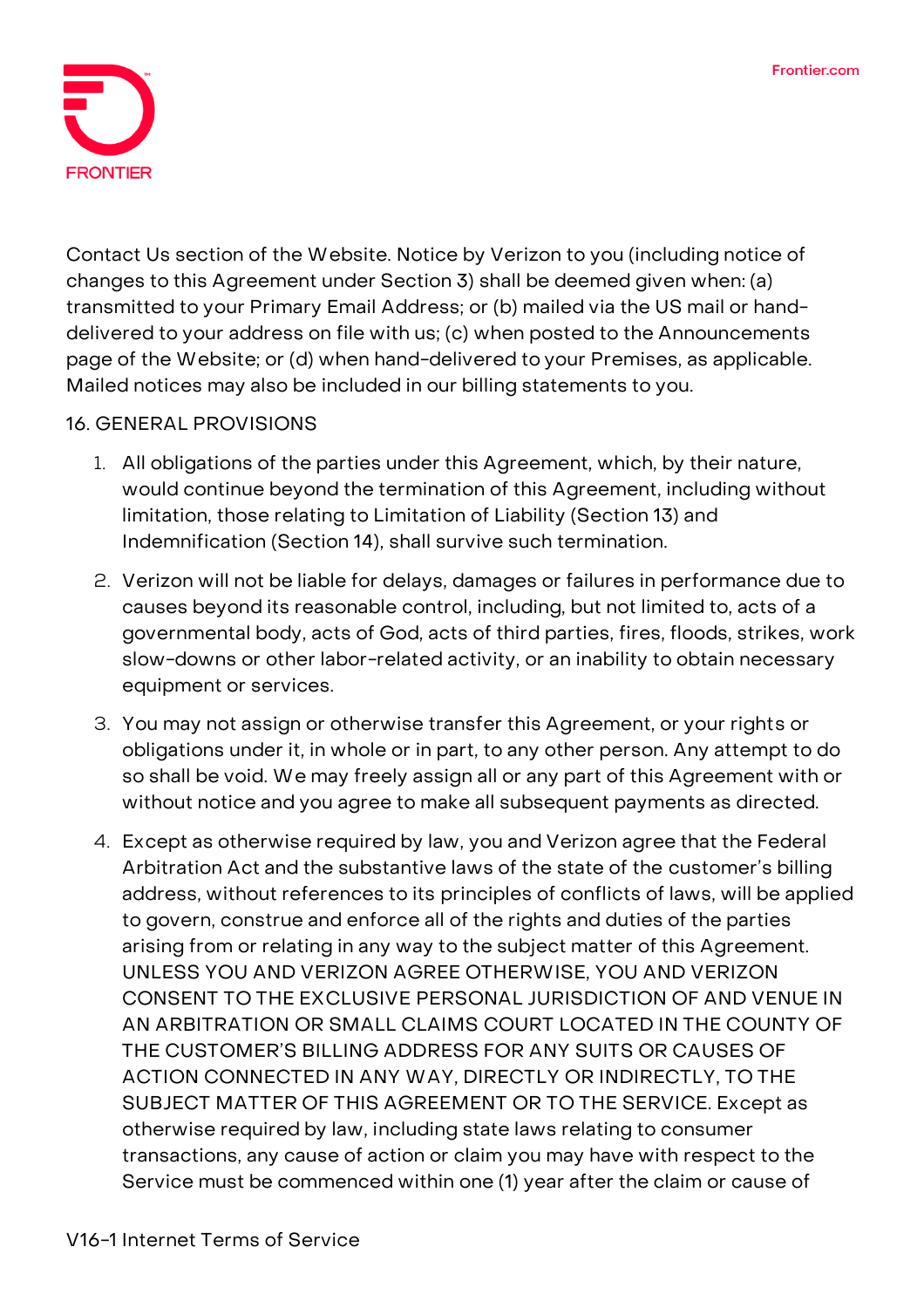

**action arises or such claim or cause of action is barred.**

- 5. Use, duplication or disclosure by any Government entity is subject to restrictions set forth, as applicable, in subparagraphs (a) through (d) of the Commercial Computer-Restricted Rights clause at FAR 52.227-19, FAR 12.212, DFARS 227.7202, or in subparagraph (c)(1)(ii) of the Rights in Technical Data and Computer Software clause of DFARS 252.227-7013, and in similar clauses in the NASA FAR Supplement. Contractor/manufacturer is Verizon or its licensors and suppliers. The use of Software and documentation is further restricted in accordance with the terms of this Agreement. Any export of the Software is strictly prohibited.
- 6. Verizon's failure at any time to insist upon strict compliance with any of the provisions of this Agreement shall not be construed to be a waiver of such terms in the future. If any provision of this Agreement is determined to be invalid, illegal or unenforceable, the remaining provisions of this Agreement shall remain in full force and effect and the unenforceable portion shall be construed as nearly as possible to reflect the original intentions of the parties.
- 7. This Agreement, including all Policies referred to herein and posted on the Website, constitutes the entire agreement between you and Verizon with respect to the subject matter hereto and supersedes any and all prior or contemporaneous agreements whether written or oral. No changes by you to this Agreement shall be effective unless agreed to in a writing signed by an authorized person at Verizon.

# **17. VOLUNTARY MEDIATION**

Verizon offers customers the option of participating in a free internal mediation program. This program is entirely voluntary and does not affect either party's rights in any other aspect of the dispute resolution procedures outlined in Section 18. In our voluntary mediation program, we will assign an employee who is not directly involved in the dispute to help both sides reach an agreement. That person has all the rights and protections of a mediator and the process has all of the protections associated with mediation. For example, nothing said in the mediation can be used later in an arbitration or lawsuit. If you would like to know more, or you would like to start the mediation process, please contact us at [NoticeofDispute@verizon.com o](mailto:NoticeofDispute@verizon.com)r through Verizon Dispute Resolution Manager, One Verizon Way, VC54N090, Basking Ridge, NJ 07920, for a notice of customer dispute form. A copy of the Notice of Dispute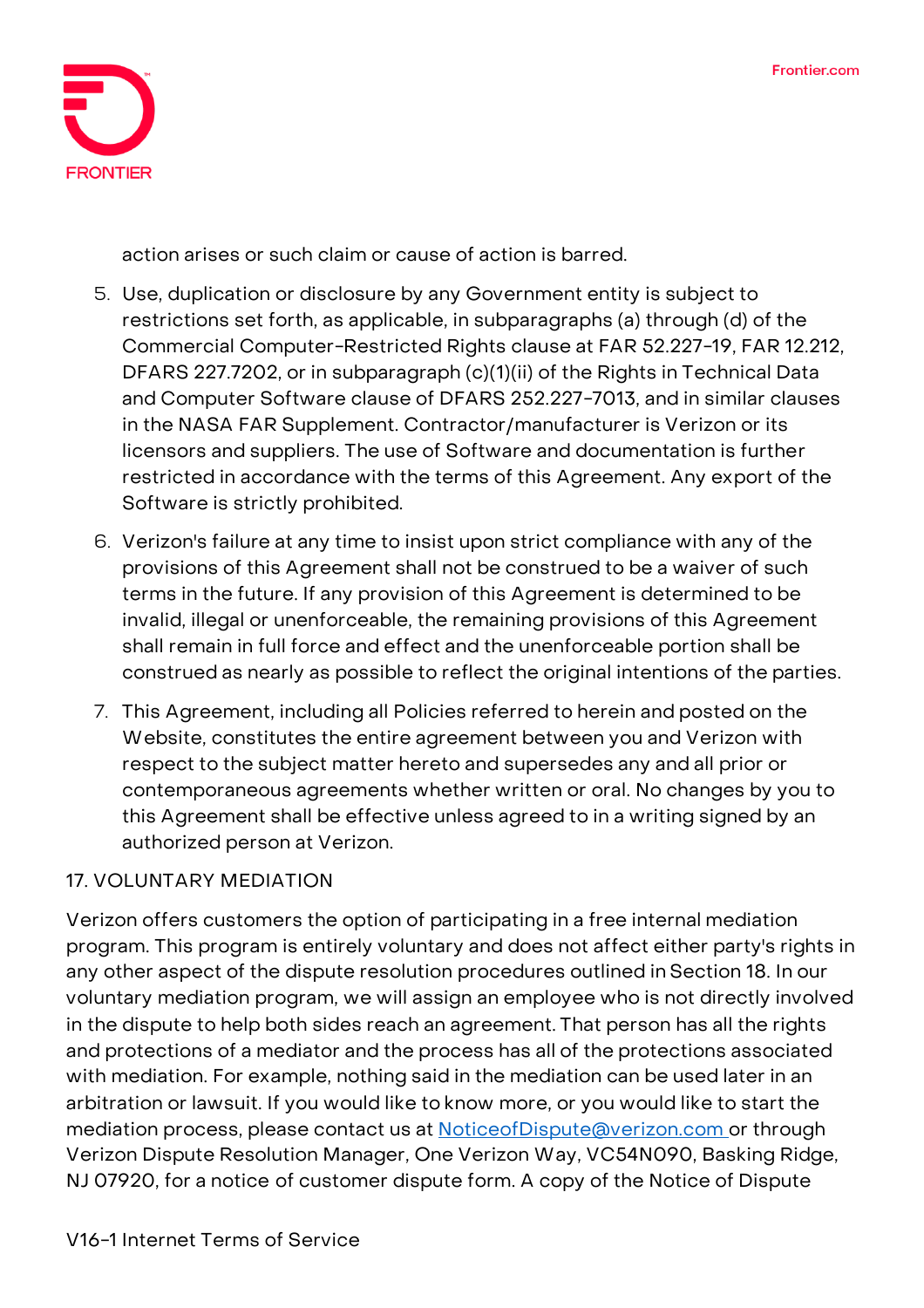

form can also be found at [www.verizon.com/terms/disputes.](http://www.verizon.com/terms/disputes) Fill out and send the Notice of Dispute Form to us according to the directions on the form.

## **18. ARBITRATION OR SMALL CLAIMS ACTIONS**

**WE HOPE TO MAKE YOU A HAPPY CUSTOMER, BUT IF THERE'S AN ISSUE THAT NEEDS TO BE RESOLVED, THIS SECTION OUTLINES WHAT'S EXPECTED OF BOTH OF US.** YOU AND VERIZON BOTH AGREE TO RESOLVE DISPUTES ONLY BY ARBITRATION OR IN SMALL CLAIMS COURT. THERE IS NO JUDGE OR JURY IN ARBITRATION, AND THE PROCEDURES MAY BE DIFFERENT, BUT AN ARBITRATOR CAN AWARD YOU THE SAME DAMAGES AND RELIEF, AND MUST HONOR THE SAME TERMS IN THIS AGREEMENT, AS A COURT WOULD. IF THE LAW ALLOWS FOR AN AWARD OF ATTORNEYS' FEES, AN ARBITRATOR CAN AWARD THEM TOO. WE ALSO BOTH AGREE THAT:

- 1. THE FEDERAL ARBITRATION ACT APPLIES TO THIS AGREEMENT. EXCEPT FOR SMALL CLAIMS COURT CASES THAT QUALIFY, ANY DISPUTE THAT IN ANY WAY RELATES TO OR ARISES OUT OF THIS AGREEMENT OR FROM ANY EQUIPMENT, PRODUCTS AND SERVICES YOU RECEIVE FROM US (OR FROM ANY ADVERTISING FOR ANY SUCH PRODUCTS OR SERVICES) WILL BE RESOLVED BY ONE OR MORE NEUTRAL ARBITRATORS BEFORE THE AMERICAN ARBITRATION ASSOCIATION ("AAA"). YOU CAN ALSO BRING ANY ISSUES YOU MAY HAVE TO THE BETTER BUSINESS BUREAR ("BBB"), ATTENTION OF FEDERAL, STATE, OR LOCAL GOVERNMENT AGENCIES, AND IF THE LAW ALLOWS, THEY CAN SEEK RELIEF AGAINST US FOR YOU.
- 2. UNLESS YOU AND VERIZON AGREE OTHERWISE, THE ARBITRATION WILL TAKE PLACE IN THE COUNTY OF YOUR BILLING ADDRESS. FOR CLAIMS OVER \$10,000, THE AAA'S ARBITRATION RULES WILL APPLY; IN SUCH CASES, THE LOSER CAN ASK FOR A PANEL OF THREE NEW ARBITRATORS TO REVIEW THE AWARD. FOR CLAIMS OF \$10,000 OR LESS, THE PARTY BRINGING THE CLAIM CAN CHOOSE THE AAA'S RULES FOR BINDING ARBITRATION OR, ALTERNATIVELY, CAN BRING AN INDIVIDUAL ACTION IN SMALL CLAIMS COURT. YOU CAN GET PROCEDURES, RULES AND FEE INFORMATION FROM THE AAA [\(WWW.ADR.ORG\)](http://www.adr.org/), OR FROM US. FOR CLAIMS OF \$10,000 OR LESS, YOU CAN CHOOSE WHETHER YOU WOULD LIKE THE ARBITRATION CARRIED OUT BASED ONLY ON DOCUMENTS SUBMITTED TO THE ARBITRATOR, OR BY A HEARING IN PERSON OR BY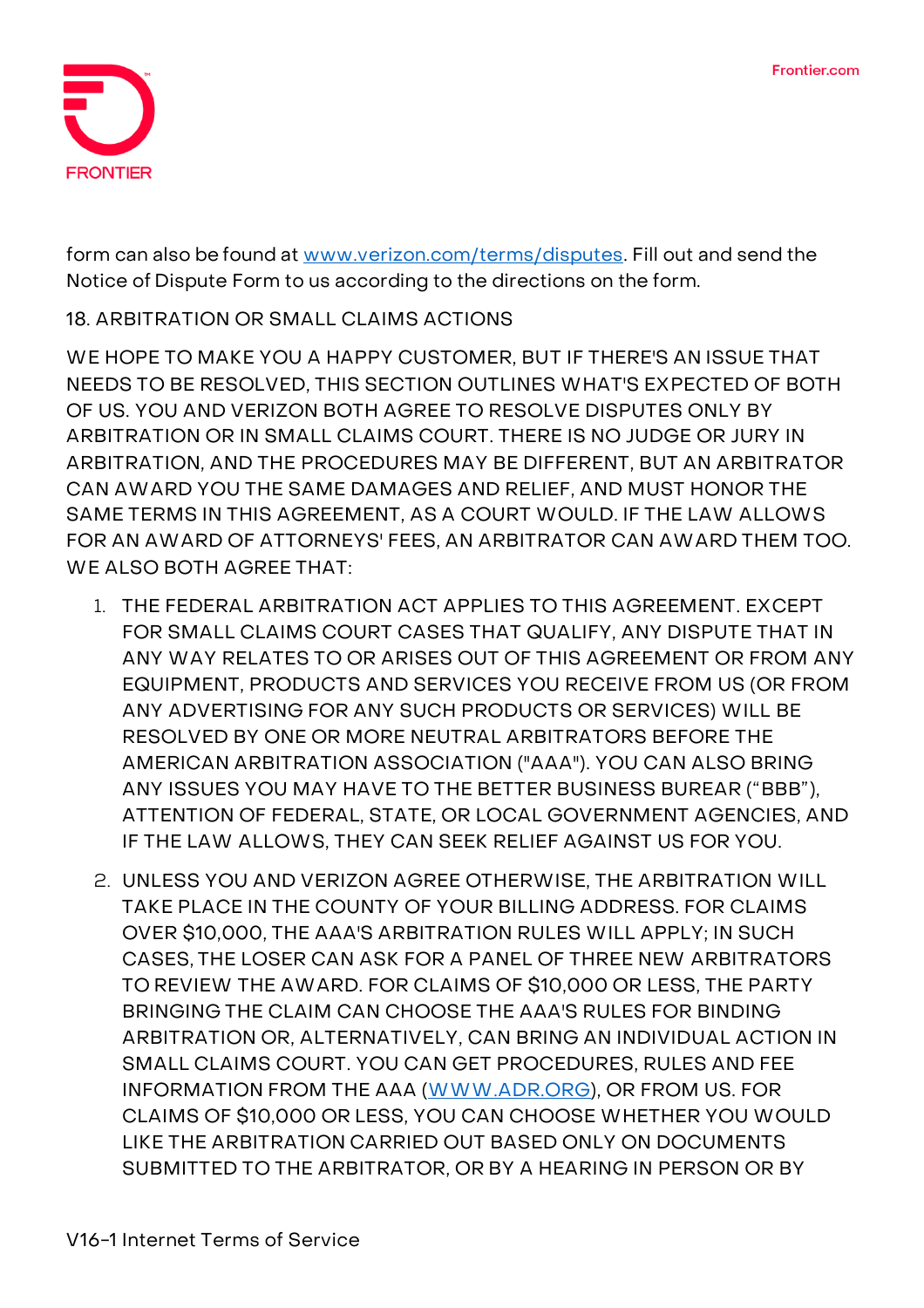

PHONE.

- 3. THIS AGREEMENT DOES NOT ALLOW CLASS OR COLLECTIVE ARBITRATIONS EVEN IF THE AAA PROCEDURES OR RULES WOULD. NOTWITHSTANDING ANY OTHER PROVISION OF THIS AGREEMENT, THE ARBITRATOR SHALL NOT HAVE THE POWER TO DETERMINE THAT CLASS ARBITRATION IS PERMISSIBLE. THE ARBITRATOR ALSO SHALL NOT HAVE THE POWER TO PRESIDE OVER CLASS OR COLLECTIVE ARBITRATION, OR TO AWARD ANY FORM OF CLASSWIDE OR COLLECTIVE REMEDY. INSTEAD, THE ARBITRATOR SHALL HAVE POWER TO AWARD MONEY OR INJUNCTIVE RELIEF ONLY IN FAVOR OF THE INDIVIDUAL PARTY SEEKING RELIEF AND ONLY TO THE EXTENT NECESSARY TO PROVIDE RELIEF WARRANTED BY THAT PARTY'S INDIVIDUAL CLAIM. NO CLASS OR REPRESENTATIVE OR PRIVATE ATTORNEY GENERAL THEORIES OF LIABILITY OR PRAYERS FOR RELIEF MAY BE MAINTAINED IN ANY ARBITRATION HELD UNDER THIS AGREEMENT. NO AAA RULE WILL APPLY IF IT CONFLICTS WITH THE PROVISIONS OF THIS AGREEMENT. IN ADDITION, NOTWITHSTANDING ANY CONTRARY PROVISION IN THE AAA OR BBB RULES, THE ARBITRATOR WILL BE BOUND TO APPLY LEGAL PRINCIPLES AND THE LAWS THAT GOVERN THIS AGREEMENT, AND DOES NOT HAVE THE POWER TO AWARD ANY RELIEF THAT IS NOT AUTHORIZED BY SUCH LAWS.
- 4. IF EITHER OF US INTENDS TO SEEK ARBITRATION UNDER THIS AGREEMENT, THE PARTY SEEKING ARBITRATION MUST FIRST NOTIFY THE OTHER PARTY OF THE DISPUTE IN WRITING AT LEAST 30 DAYS IN ADVANCE OF INITIATING THE ARBITRATION. NOTICE TO VERIZON SHOULD BE SENT TO [NOTICEOFDISPUTE@VERIZON.COM O](mailto:NOTICEOFDISPUTE@VERIZON.COM)R TO VERIZON DISPUTE RESOLUTION MANAGER, ONE VERIZON WAY, VC54N090, BASKING RIDGE, NJ 07920. THE NOTICE MUST DESCRIBE THE NATURE OF THE CLAIM AND THE RELIEF BEING SOUGHT. IF WE ARE UNABLE TO RESOLVE OUR DISPUTE WITHIN 30 DAYS, EITHER PARTY MAY THEN PROCEED TO FILE A CLAIM FOR ARBITRATION. VERIZON WILL PAY ANY FILING FEE THAT THE AAA CHARGES YOU FOR ARBITRATION OF THE DISPUTE. IF YOU PROVIDE US WITH SIGNED WRITTEN NOTICE THAT YOU CANNOT PAY THE FILING FEE, VERIZON WILL PAY THE FEE DIRECTLY TO THE AAA. IF THAT ARBITRATION PROCEEDS, WE'LL ALSO PAY ANY ADMINISTRATIVE AND ARBITRATOR FEES CHARGED LATER, AS WELL AS FOR ANY APPEAL TO A PANEL OF THREE NEW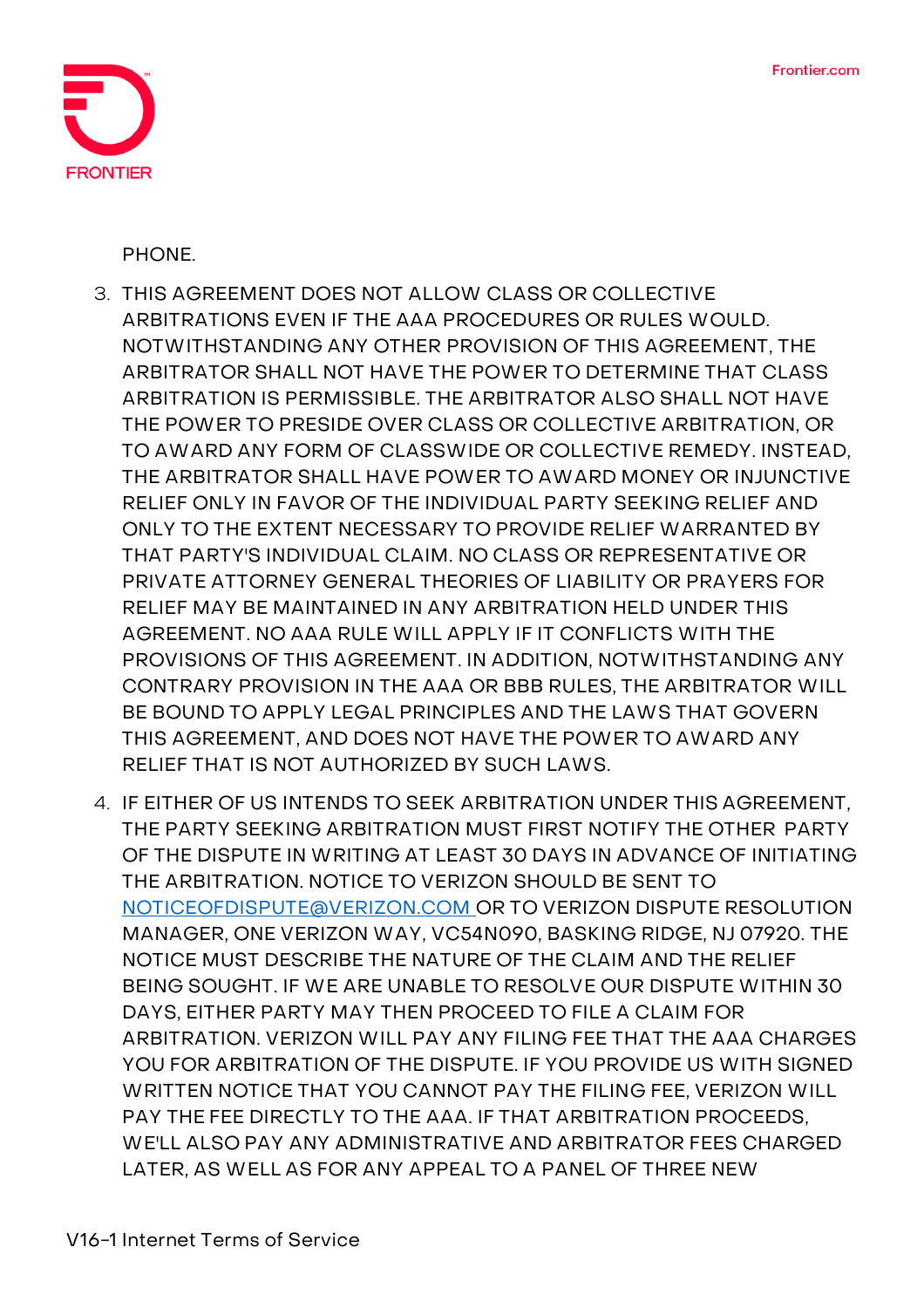

ARBITRATORS (IF THE ARBITRATION AWARD IS APPEALABLE UNDER THIS AGREEMENT).

- 5. WE MAY, BUT ARE NOT OBLIGATED TO, MAKE A WRITTEN SETTLEMENT OFFER ANYTIME BEFORE THE ARBITRATION EVIDENTIARY HEARING BEGINS (OR, IF THERE IS NO EVIDENTIARY HEARING, BEFORE THE PARTIES COMPLETE SUBMISSION OF THEIR EVIDENCE TO THE ARBITRATOR). THE AMOUNT OR TERMS OF ANY SETTLEMENT OFFER MAY NOT BE DISCLOSED TO THE ARBITRATOR UNTIL AFTER THE ARBITRATOR ISSUES AN AWARD ON THE CLAIM. IF YOU DO NOT ACCEPT THE OFFER AND THE ARBITRATOR AWARDS YOU AN AMOUNT OF MONEY THAT IS MORE THAN OUR OFFER BUT LESS THAN \$5000, OR IF WE DO NOT MAKE YOU AN OFFER AND THE ARBITRATOR AWARDS YOU ANY AMOUNT OF MONEY BUT LESS THAN \$5000, THEN WE AGREE TO PAY YOU \$5000 INSTEAD OF THE AMOUNT AWARDED. IN THAT CASE WE ALSO AGREE TO PAY ANY REASONABLE ATTORNEYS' FEES AND EXPENSES, REGARDLESS OF WHETHER THE LAW REQUIRES IT FOR YOUR CASE. IF THE ARBITRATOR AWARDS YOU MORE THAN \$5000, THEN WE WILL PAY YOU THE AMOUNT AWARDED.
- 6. AN ARBITRATION AWARD AND ANY JUDGMENT CONFIRMING IT APPLY ONLY TO THAT SPECIFIC CASE; IT CANNOT BE USED IN ANY OTHER CASE EXCEPT TO ENFORCE THE AWARD ITSELF.
- 7. IF FOR SOME REASON THE PROHIBITION ON CLASS ARBITRATIONS SET FORTH IN SUBSECTION 18.3 CANNOT BE ENFORCED, THEN THE AGREEMENT TO ARBITRATE WILL NOT APPLY.
- 8. IF FOR ANY REASON A CLAIM PROCEEDS IN COURT RATHER THAN THROUGH ARBITRATION, YOU AND VERIZON AGREE THAT THERE WILL NOT BE A JURY TRIAL. YOU AND VERIZON UNCONDITIONALLY WAIVE ANY RIGHT TO TRIAL BY JURY IN ANY ACTION, PROCEEDING OR COUNTERCLAIM ARISING OUT OF OR RELATING TO THIS AGREEMENT IN ANY WAY. IN THE EVENT OF LITIGATION, THIS PARAGRAPH MAY BE FILED TO SHOW A WRITTEN CONSENT TO A TRIAL BY THE COURT.

Effective Date January 17, 2016 (04012021)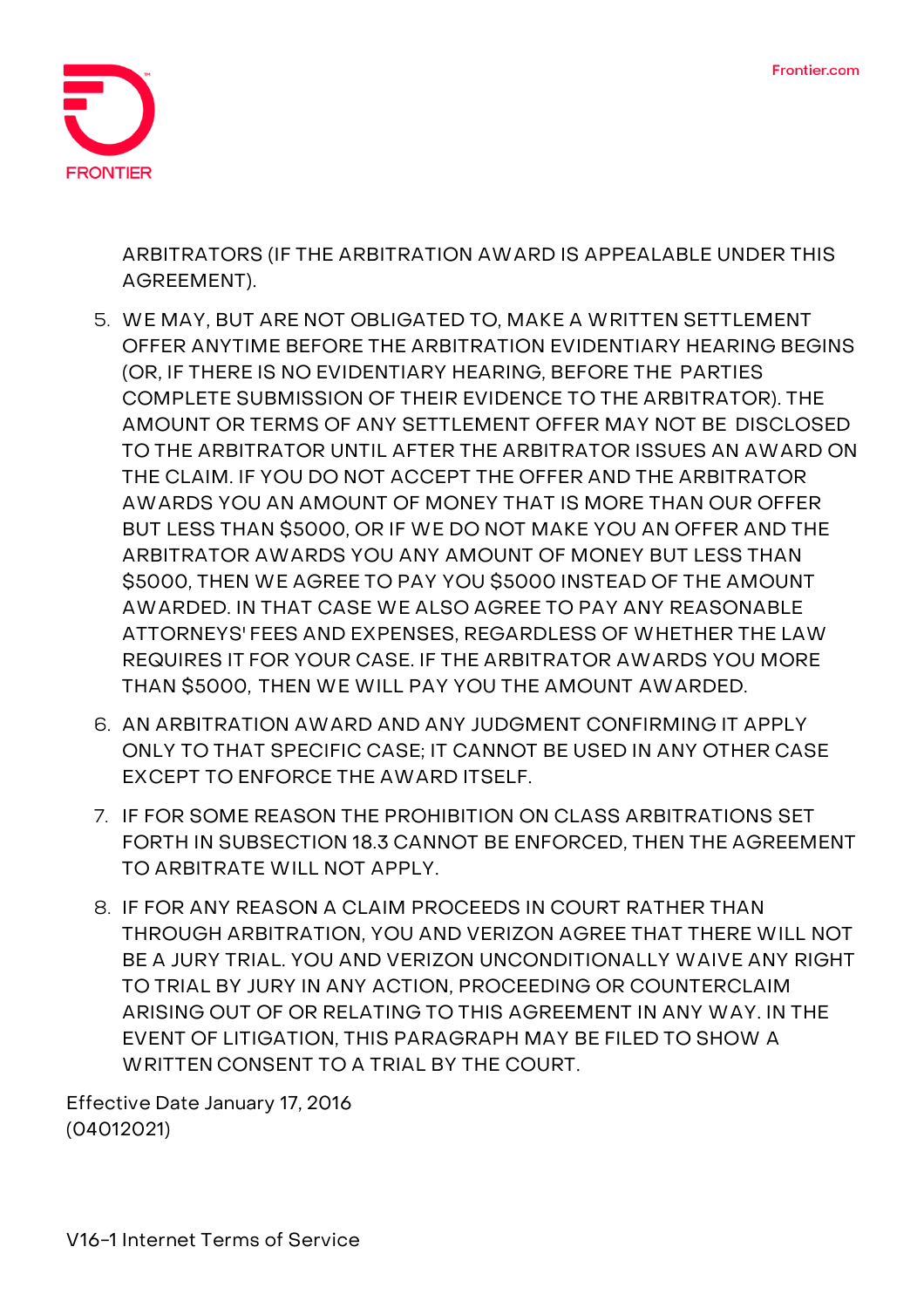

### **ATTACHMENT A**

#### **ACCEPTABLE USE POLICY**

- 1. General Policy: Verizon reserves the sole discretion to deny or restrict your Service, or immediately to suspend or terminate your Service, if the use of your Service by you or anyone using it, in our sole discretion, violates the Agreement or other Verizon policies, is objectionable or unlawful, interferes with the functioning or use of the Internet or the Verizon network by Verizon or other users, or violates the terms of this Acceptable Use Policy ("AUP").
- 2. Specific Examples of AUP Violations. The following are examples of conduct which may lead to termination of your Service. Without limiting the general policy in Section 1, it is a violation of the Agreement and this AUP to: (a) access without permission or right the accounts or computer systems of others, to spoof the URL, DNS or IP addresses of Verizon or any other entity, or to penetrate the security measures of Verizon or any other person's computer system, or to attempt any of the foregoing; (b) transmit uninvited communications, data or information, or engage in other similar activities, including without limitation, "spamming," "flaming" or denial of service attacks; (c) intercept, interfere with or redirect email or other transmissions sent by or to others; (d) introduce viruses, worms, harmful code or Trojan horses on the Internet; (e) post off-topic information on message boards, chat rooms or social networking sites; (f) engage in conduct that is defamatory, fraudulent, obscene or deceptive; (g) violate Verizon's or any third party's copyright, trademark, proprietary or other intellectual property rights; (h) engage in any conduct harmful to the Verizon network, the Internet generally or other Internet users; (i) generate excessive amounts of email or other Internet traffic; (j) use the Service to violate any rule, policy or guideline of Verizon; (k) use the service in any fashion for the transmission or dissemination of images containing child pornography or in a manner that is obscene, sexually explicit, cruel or racist in nature or which espouses, promotes or incites bigotry, hatred or racism; or (l) download or use the Service in Cuba, Iran, North Korea, Sudan and Syria or to destinations that are otherwise controlled or embargoed under U.S. law, as modified from time to time by the Departments of Treasury and Commerce.
- 3. Copyright Infringement/Repeat Infringer Policy. Verizon respects the intellectual property rights of third parties. Accordingly, you may not store any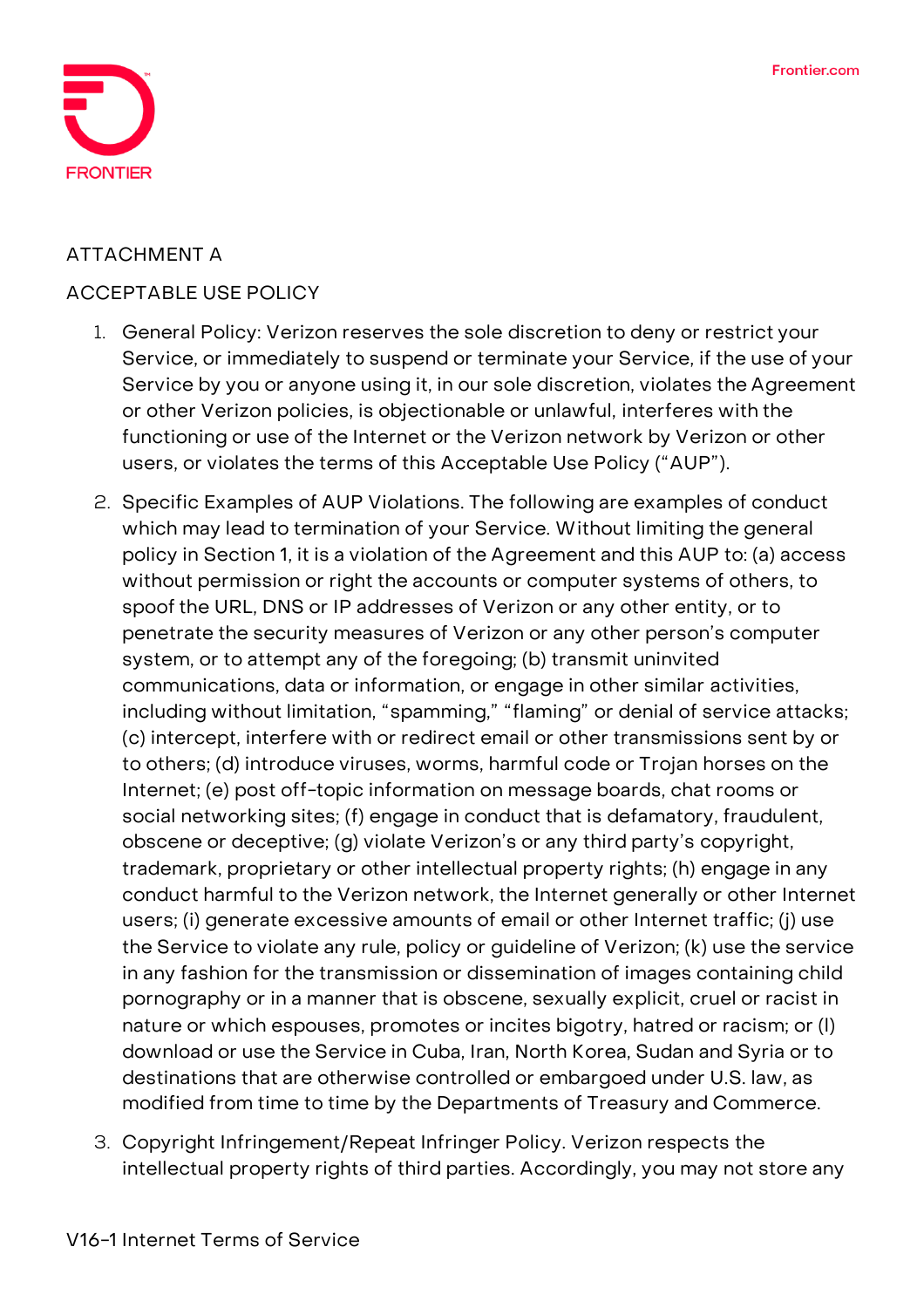

material or use Verizon's systems or servers in any manner that constitutes an infringement of third party intellectual property rights, including under US copyright law. You understand and agree that any and all use of the Service is subject to the terms of Verizon's Copyright Alert program, which are incorporated by reference herein. A description of the Copyright Alert Program can be found at<http://myverizon.com/verizononlineterms> or [http://verizon.com/terms.](http://verizon.com/terms) Under the Copyright Alert Program, Verizon will send you an alert if possible copyright infringement, such as peer-to-peer video or audio file sharing is detected on your Internet connection so that you, as the account owner, can take steps to prevent any future possible infringement. In accordance with the Digital Millennium Copyright Act (DMCA) and other applicable laws, it is the policy of Verizon to suspend or terminate, in appropriate circumstances, the Service provided to any subscriber or account holder who is deemed to infringe third party intellectual property rights, including repeat infringers of copyrights. In addition, Verizon expressly reserves the right to suspend, terminate or take other interim action regarding the Service of any Subscriber or account holder if Verizon, in its sole judgment, believes that circumstances relating to an infringement of third party intellectual property rights warrant such action. These policies are in addition to and do not affect or modify any other rights Verizon may have under law or contract. If you believe that copyrighted material has been used in violation of this policy or otherwise been made available on the Service in a manner that is not authorized by the copyright owner, its agent or the law, please follow the instructions for contacting Verison's designated Copyright Agent as set forth in Verizon's Copyright Policy located at <http://www.verizon.com/copy.html.>

4. Verizon may, but is not required to, monitor your compliance, or the compliance of other subscribers, with the terms, conditions or policies of this Agreement and AUP. You acknowledge that Verizon shall have the right, but not the obligation, to pre-screen, refuse, move or remove any content available on the Service, including but not limited to content that violates the law or this Agreement.

Effective Date January 17, 2016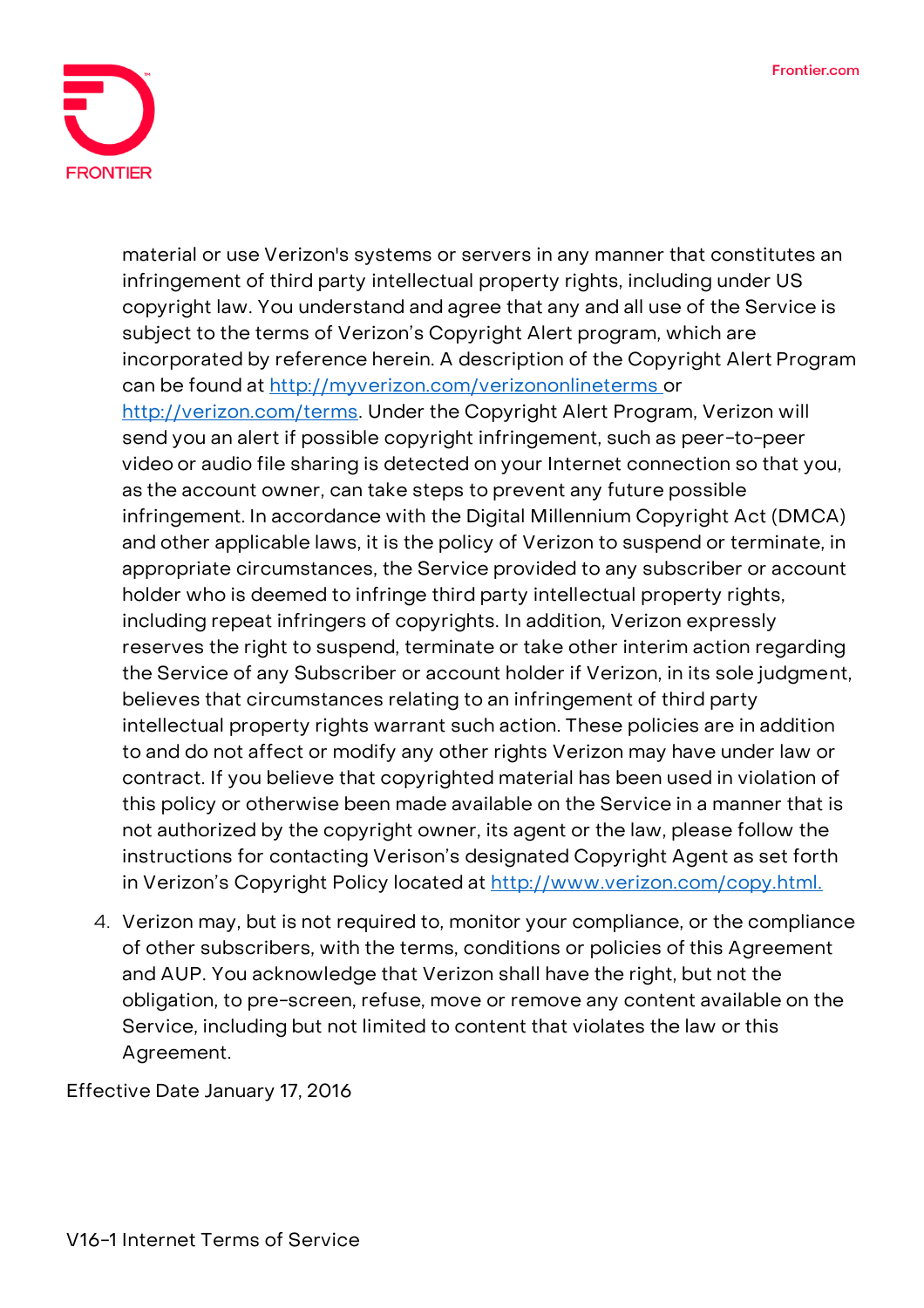

#### **ATTACHMENT B**

#### **ADDITIONAL SERVICES TERMS**

If you subscribe to any of the following services ("Additional Services"), the terms and conditions below apply to your use of the service(s) in addition to the terms of the Agreement.

#### **1. STORAGE SERVICES**

- 1. **Service Description.** Cloud storage services, including service that may be marketed as Verizon Online Backup and Sharing or Verizon Cloud ("Storage Services") may be made available to you as an optional feature or additional service. Storage Services permit you to store, manage and access content you have created or that you have the legal right to access and copy on multiple platforms or devices ("Content"). The Content you may store, retrieve or back-up may depend on a number of factors including, the type of content and the device you use (e.g. PC, tablet, smartphone). Additional terms and conditions applicable to Storage Services that are included in User Guides and Policies posted on the Website are incorporated by reference and also govern your use.
- 2. **Content.** You are solely responsible for all Content that you (including your employees, contractors and agents), store or retrieve using any Storage Service. You represent and warrant that you own or have all necessary licenses, rights, consents and permissions (including but not limited to patent, trademark, trade secret, copyright and other proprietary rights i) to store the Content on the Storage Service and to permit access to such Content by others, and ii) to permit us to fully provide the facilities for the Storage Service and exercise the licenses you to grant to us in this Agreement. By using the Storage Services, you grant us a fully paid, royaltyfree, irrevocable and fully assignable and transferable worldwide license to provide facilities for and take all actions with respect to the Content as may be necessary or reasonable to facilitate or provide Storage Services. The license rights granted by you to us shall include all rights under applicable current and future patents, copyrights and trademarks owned, licensed or licensable by you to the extent required or reasonable for Verizon to provide Storage Services to you including, without limitation, i) storing and retrieving Content; ii) conforming to connecting networks' technical requirements and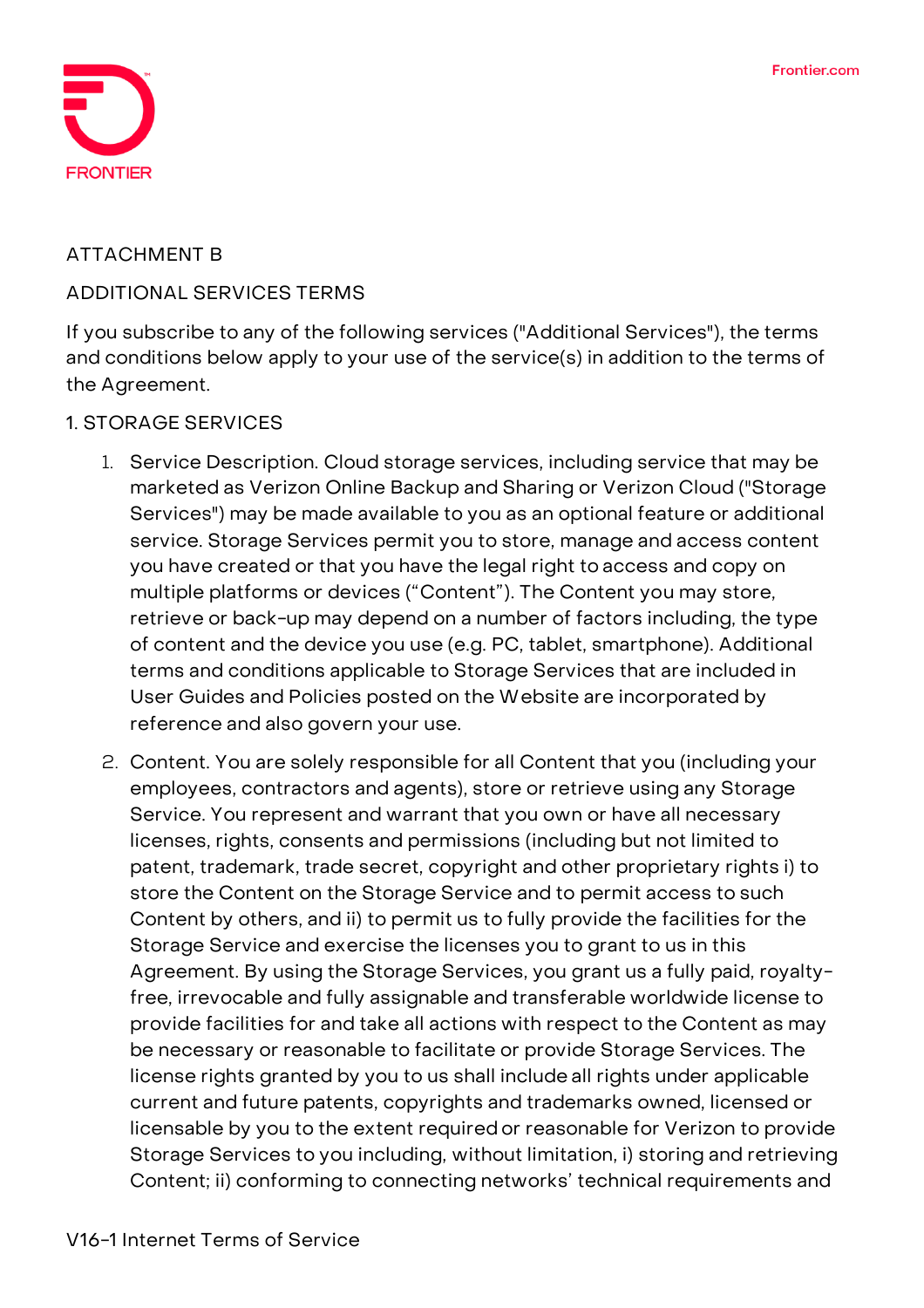

iii) transcoding Content into a viewable or accessible format. We are not obligated to screen or monitor your Content but we reserve the right to do so and to remove any content as we deem warranted in our sole discretion, with or without notice to you. If you use the Storage Service via a Wi-Fi network, including use to transfer data between your mobile or other devices, you are solely responsible for ensuring the security of the Wi-Fi network. We are not responsible for any loss of Content.

- 3. **Compliance with Legal Standards.** YOU ACKNOWLEDGE AND AGREE THAT THE STORAGE SERVICE IS IMPLEMENTED WITHOUT SPECIFIC CONTROLS THAT MAY GENERALLY BE REQUIRED OR CUSTOMARY FOR CUSTOMERS IN ANY PARTICULAR INDUSTRY AND ARE NOT DESIGNED TO SATISFY ANY SPECIFIC LEGAL OBLIGATIONS. YOU ARE SOLELY RESPONSIBLE FOR DETERMINING THAT THE STORAGE SERVICE SATISFIES ANY LEGAL, REGULATORY OR CONTRACTUAL OBLIGATIONS YOU MAY HAVE. YOU AGREE TO USE THE STORAGE SERVICES IN ACCORDANCE WITH ALL APPLICABLE LAWS AND NOT TO USE THE STORAGE SERVICES IN ANY MANNER THAT MAY IMPOSE LEGAL, REGULATORY OR CONTRACTUAL OBLIGATIONS ON VERIZON OTHER THAN THOSE WITH WHICH WE HAVE EXPRESSLY AGREED TO COMPLY IN THIS AGREEMENT. WITHOUT LIMITING THE GENERALITY OF THE FOREGOING, YOU UNDERSTAND THAT YOU ARE NOT PERMITTED TO USE THE STORAGE SERVICES TO STORE OR TRANSMIT PROTECTED HEALTH INFORMATION AS DEFINED IN THE HEALTH INSURANCE PORTABILITY AND ACCOUNTABILITY ACT OF 1996 ("HIPAA") AND IMPLEMENTING REGULATIONS (45 C.F.R. 160.103) AND YOU AGREE NOT TO CAUSE, OR OTHERWISE REQUEST THAT VERIZON CREATE, RECEIVE, MAINTAIN OR TRANSMIT PROTECTED HEALTH INFORMATION (FOR YOU OR ON YOUR BEHALF IN CONNECTION WITH THE SERVICES OR IN ANY MANNER THAT WOULD MAKE VERIZON A BUSINESS ASSOCIATE (AS DEFINED AT 45 C.F.R. § 160.103) TO YOU.
- 4. **Open Source Software.** The Software provided with Storage Services may contain programming, scripts, tools, modules, libraries, components, or other items that were developed using "open source" code (the "Open Source Software"). Open Source Software is provided to you under one or more open source license agreements that contain important information concerning ownership, terms of use, and rights, and restrictions for the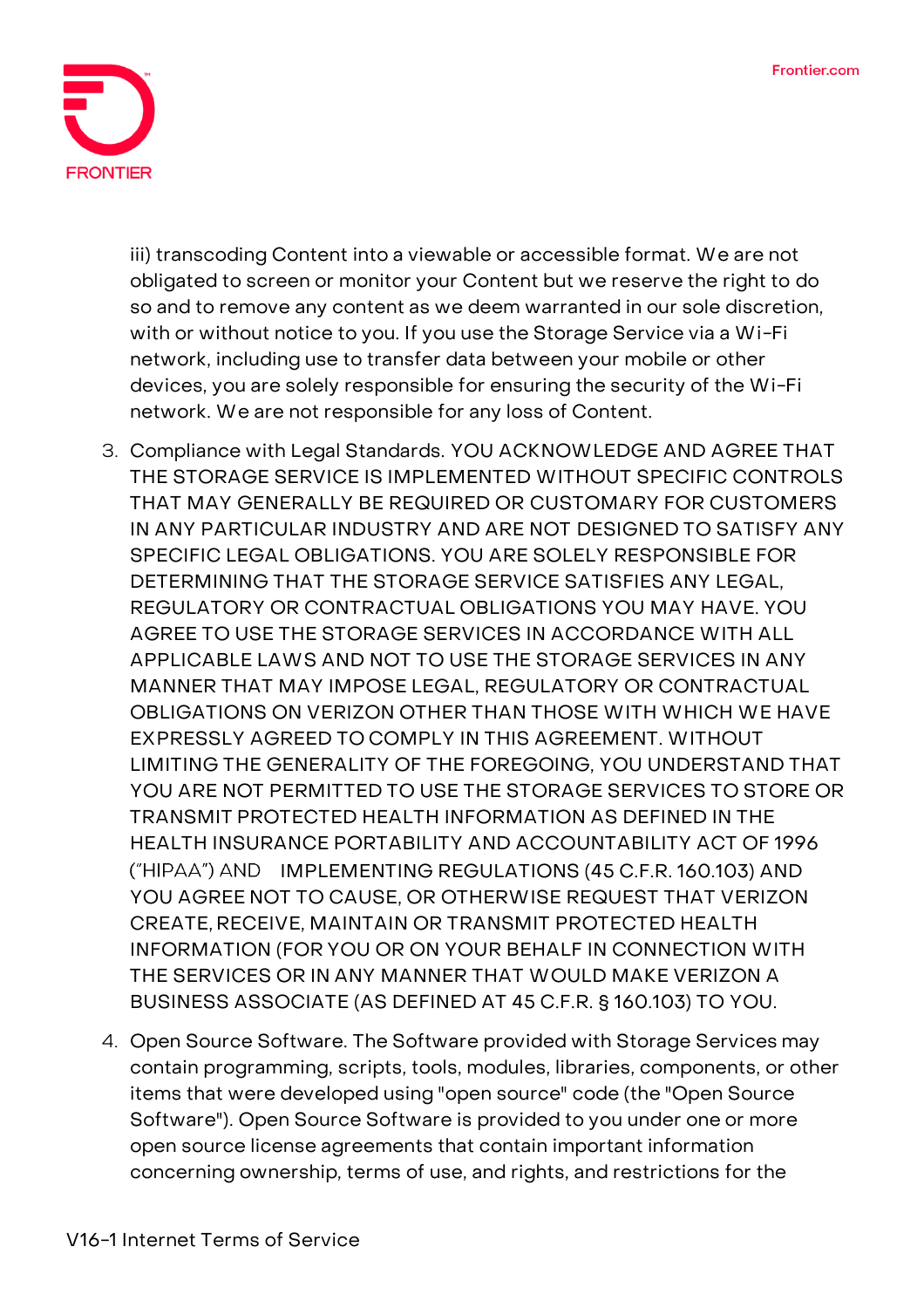

applicable element of the Open Source Software. Copies of the Open Source License are available at [www.verizonwireless.com/cloud/licensing.](http://www.verizonwireless.com/cloud/licensing) By obtaining, accessing, downloading and/or using Software or the Open Source Software, you agree that you have read, and understood, and will comply with, the terms and conditions of the applicable Open Source Licenses in addition to all other the terms applicable to Software under this Agreement.

- 5. **Termination.** Notwithstanding any other provisions of this Agreement, in the event of a breach by you of any terms of this Agreement, Verizon reserves the right immediately to terminate your Storage Service account without notice. You agree that if your Storage Service is terminated for any reason, Verizon has the right to immediately delete all data, files, and other content or information stored on your account without further notice to you. It is your responsibility to remove or copy any content in your storage account prior to termination or cancellation; otherwise, it may be lost. Verizon will also delete archived data.
- 6. **Use Requirements for Free Storage Accounts ("Free Account").** If you sign up for a Free Account, you must actively use it. To "actively use" your account means to upload, download, backup or restore content to it. In the event you do not use your Free Account for a period of sixty (60) days or more, Verizon may cancel your Free Account. We will provide notice of cancellation by email to your primary verizon.net email address. Use of your Free Account within fourteen (14) calendar days of the date of your cancellation notice will reactivate your account. It is your responsibility to remove or copy any content in your Free Account prior to cancellation or termination; otherwise, it will be lost. Verizon may, at its election, also delete archived data.
- 7. **Inactivity Disconnect Policy.** If your Storage Service is idle for fifteen minutes, it will be subject to automatic log-off. Your service may deemed idle if there appears to be no interactive, human-generated data received from the remote user's computer system within fifteen (15) minute period. An automated check of email or pinging of the host or other server data will not be considered interactive or human generated. You will not be subject to automatic log-off if while you are accessing your account from a wireless device.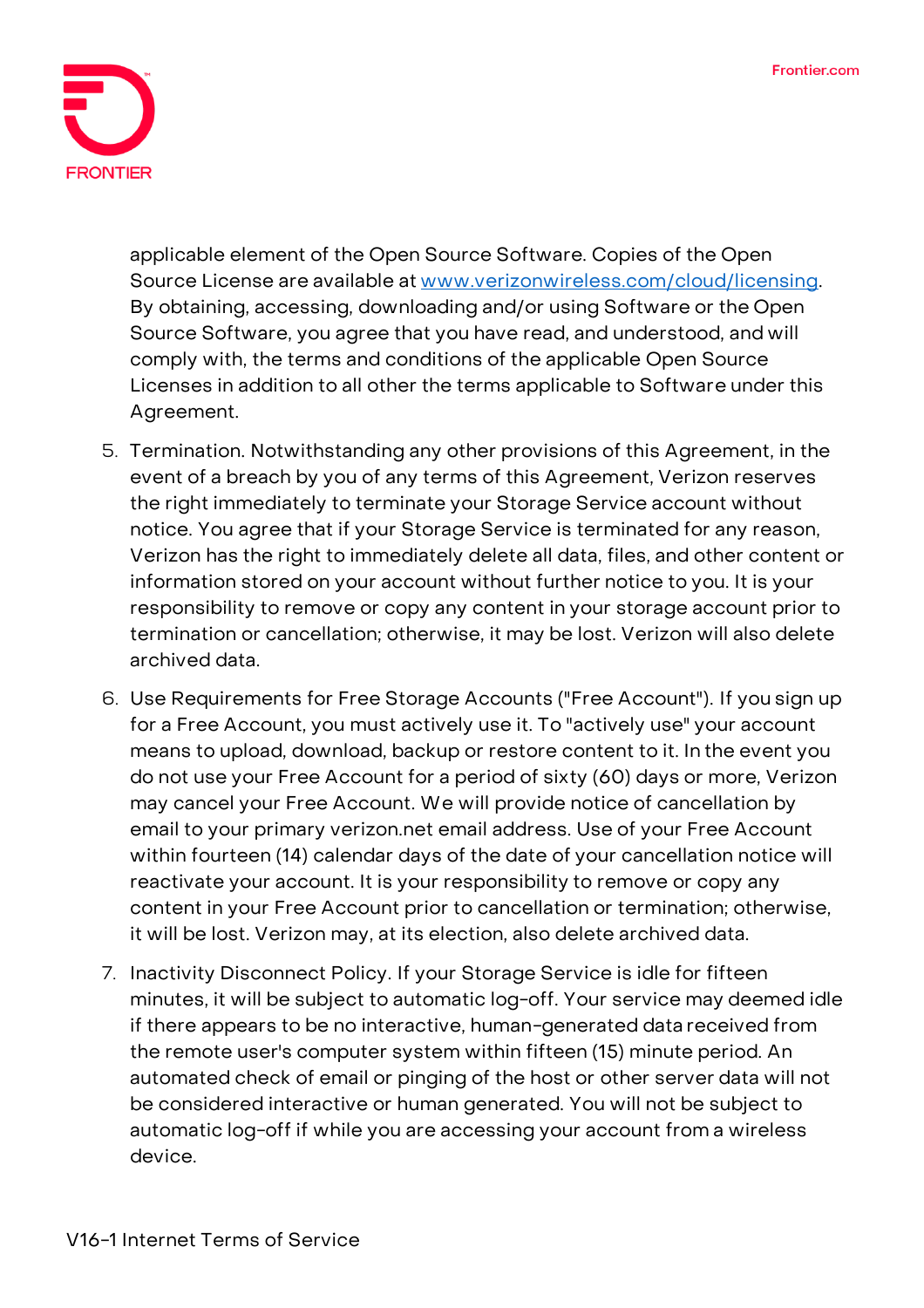

8. **Verizon Online Backup & Sharing is provided by DigiData Corporation,** and Verizon Cloud is provided by Synchronoss Technologies, Inc. which are third party beneficiaries of this Agreement capable of enforcing its terms independently from Verizon.

## **2. EMAIL AND EMAIL MESSAGING SERVICE**

- 1. **Email Service.** Access to email services may be provided to customers by Verizon, a Verizon affiliate, or a third party. Your use of any Verizon email service will be governed by these Terms of Service, as well as Verizon's privacy, email, security and anti-spam policies, which may include important limitations on use of the email service such as the storage capacity and deletion of stored messages. Your use of any Verizon affiliate's or third party's email service will be governed by the email provider's terms of service, as well as the email provider's applicable privacy, email, security and anti-spam policies.
- 2. **Email Security.** Verizon reserves the right in our sole discretion to provide the level of security we deem appropriate to safeguard our network and customers, and other Internet users, against Internet threats or abuses, including viruses, spam and phishing threats. These security measures may include, but are not limited to, the use of firewalls and blocklists to block potentially harmful or abusive emails or attachments, anti-spam filters, anti-virus and anti-spyware software, and blocking selected ports. **Such activities may result in the blocking, filtering or nondelivery of legitimate and non-legitimate email sent to or from your email account. By using any Verizon, Verizon Affiliate or third party email service, you agree that delivery and receipt of email is not guaranteed and to Verizon's use of such Internet and email security measures we in our sole discretion deem appropriate.**
- 3. **Email Aliases.** For Verizon provided email service, Verizon will issue email aliases (alternate email addresses) based upon availability. You will surrender your alias by changing it or if your account is terminated for any reason and we will not forward emails addressed to that alias. If your Service is reinstated we cannot guarantee your alias will still be available to you. Verizon affiliate and third party email service will be governed by the terms of service and policies applicable to that service.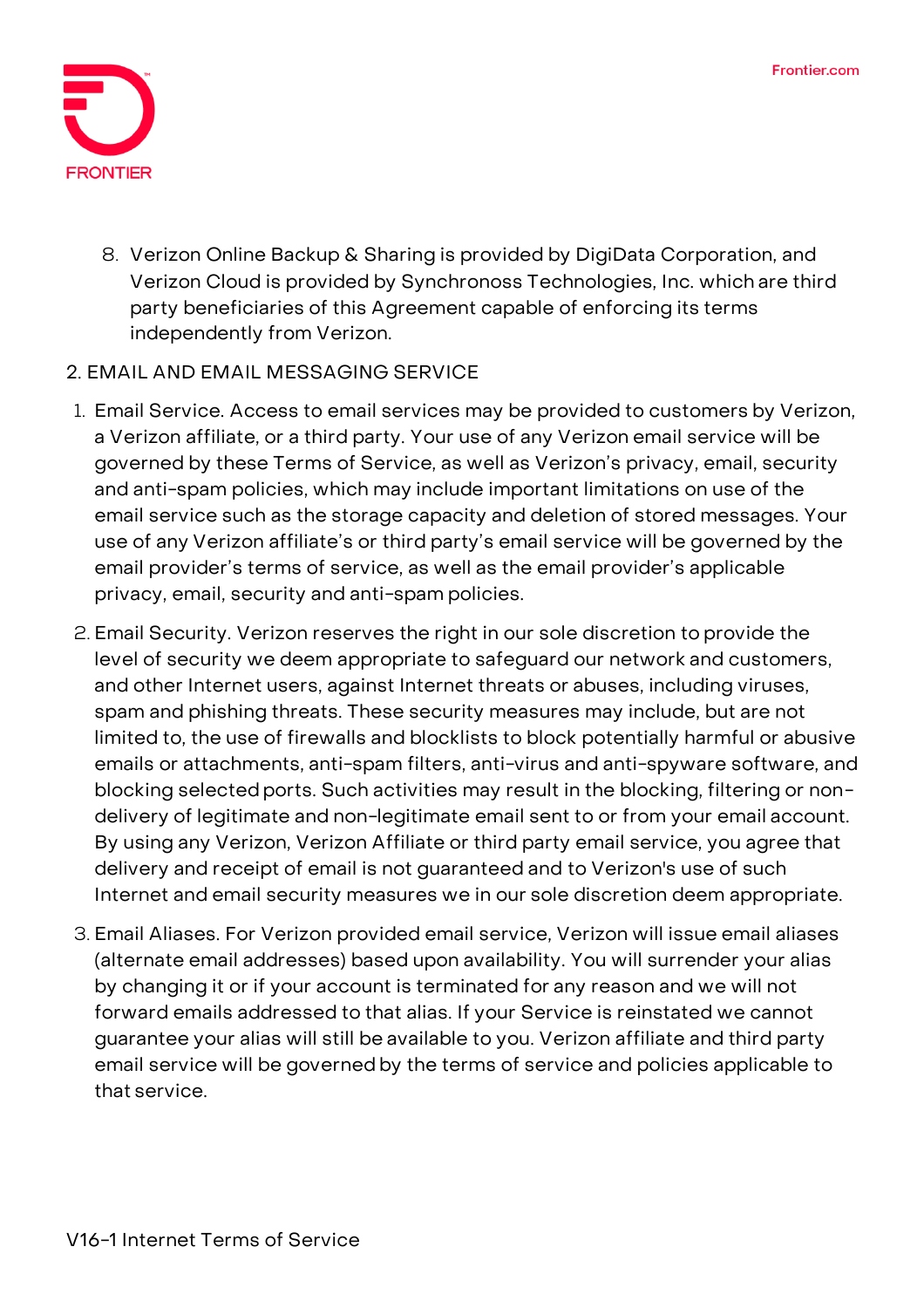

## **3. VERIZON INTERNET SECURITY SUITE ("VISS")**

#### **1. VISS Powered by McAfee**

1. VISS Powered by McAfee and VISS Multi-Device Powered by McAfee are manufactured by McAfee, Inc. located at 2821 Mission College Boulevard , Santa Clara, CA 95054, which is a third party beneficiary of this Agreement capable of enforcing its terms independently from Verizon. By accepting, accessing or using either of these Additional Services, in addition to the terms set forth in this Agreement, You agree to be bound by the applicable terms of the McAfee Consumer Products End User License Agreement, located at

[http://home.mcafee.com/Root/AboutUs.aspx?id=eula f](http://home.mcafee.com/Root/AboutUs.aspx?id=eula)or this Additional Service, which are incorporated by reference as if set forth in its entirety herein. Please review these terms carefully as they contain important limitations and conditions with respect to this Additional Service. The personal jurisdiction and venue provisions in Section 16.4 shall not apply to any causes of action by or against McAfee Inc. under or in relation to this Agreement. You acknowledge and agree that claims against McAfee regarding the VISS Powered by McAfee and VISS Multi-Device Powered by McAfee shall be governed by and construed in accordance with the substantive laws of the State of New York.

- 2. Use of each license for VISS Powered by McAfee is limited to one computer. Updates to previous versions of VISS Powered by McAfee require a valid license to the previous version. After receiving an update, you may continue to use the previous version of VISS Powered by McAfee on the same computer to assist in transitioning to the update. Previous versions or copies thereof may not be transferred to another computer unless all copies of updates are also transferred. Prior versions of VISS Powered by McAfee will not be supported after an updated version has been installed. If you upgrade to VISS Multi-Device Powered by McAfee, you will no longer be able to use VISS Powered by McAfee.
- 3. VISS Powered by McAfee and VISS Multi-Device Powered by McAfee may include software programs licensed (or sublicensed) to the user under the GNU General Public License ("GPL") or other similar free software licenses which, among other rights, permit the user to copy,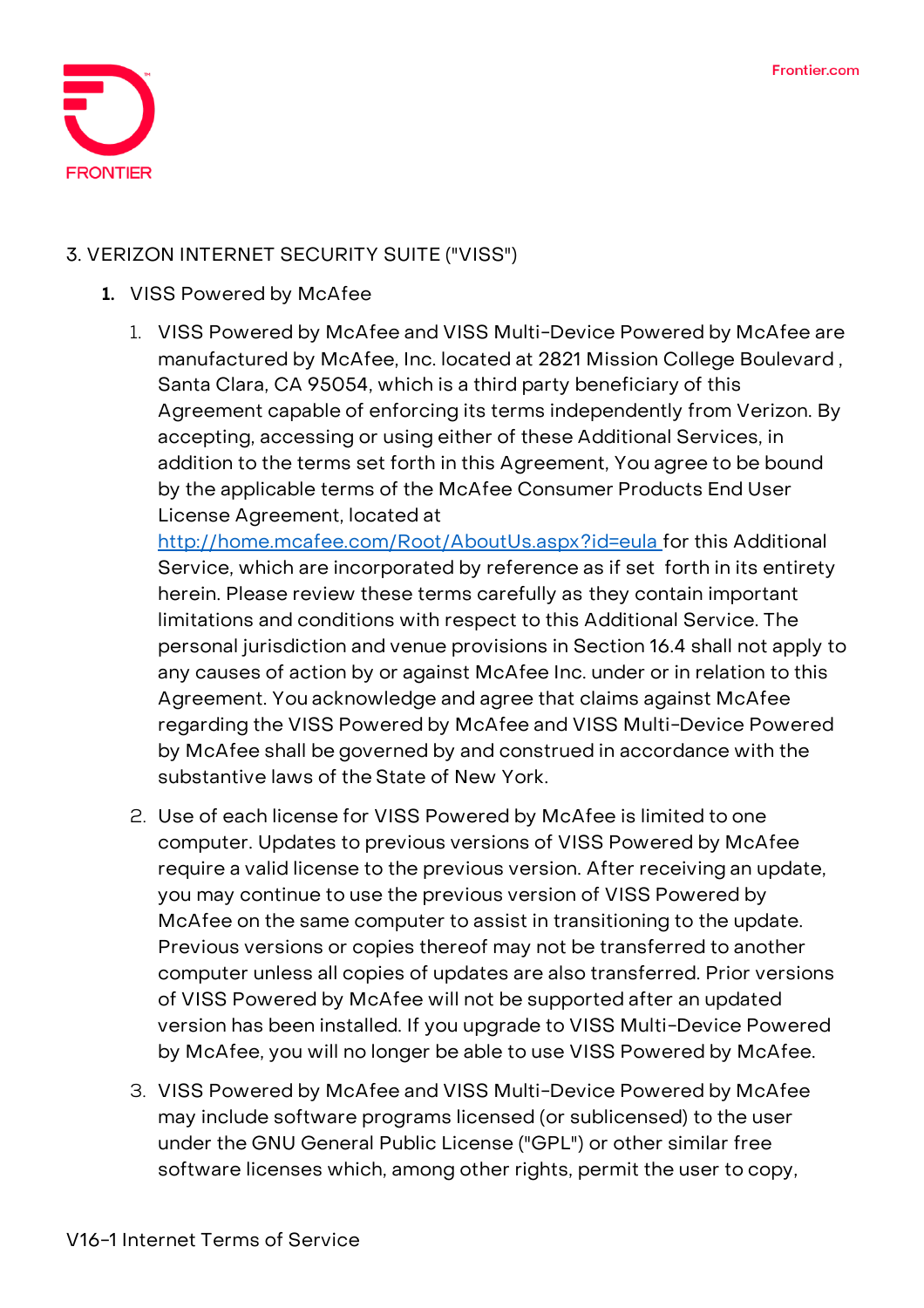

modify and redistribute certain programs, or portions thereof, and have access to the source code ("Open Source Software"). The GPL requires that for any Open Source Software covered under the GPL, which is distributed in an executable binary format, that the source code also be made available. With VISS Powered by McAfee and VISS Multi-Device Powered by McAfee, the source code is made available as part of the download package. If any Open Source Software licenses require that McAfee provide rights to use, copy or modify a program that are broader than the rights granted herein, such rights shall take precedence.

4. You acknowledge that VISS Powered by McAfee and VISS Multi-Device Powered by McAfee employ certain applications and tools to retrieve non-personally identifiable information about your computer system to provide and support VISS Powered by McAfee and VISS Multi-Device Powered by McAfee. Because this information is essential to providing quality service and up to the minute threat protection, there is no opt- out available for this information collection.

## **4. VERIZON GAMES ON DEMAND**

Verizon Games on Demand are manufactured by Exent Technologies, Inc., which is a third party beneficiary of this Agreement capable of enforcing its terms independently from Verizon. Verizon Games on Demand are not available for purchase at this time.

**5. VERIZON PREMIUM TECHNICAL SUPPORT SERVICE ("PTS")**

- 1. **Service Description and Scope of Support.** PTS is a service intended to address issues outside the scope of Verizon's standard technical support. PTS includes: (a) configuration troubleshooting; (b) evaluation of and attempts to correct software, operating systems and networking issues; (c) virus/spyware support; and (d) software and peripherals support for network, video and sound cards, memory, hard drives, CD/DVD reader/writers, printers, scanners and networking equipment. All PTS services are offered in English only.
- **2. Limitations of PTS**
	- 1. PTS does not support all software, hardware or Internet-related products, applications or features and we reserve the right to defer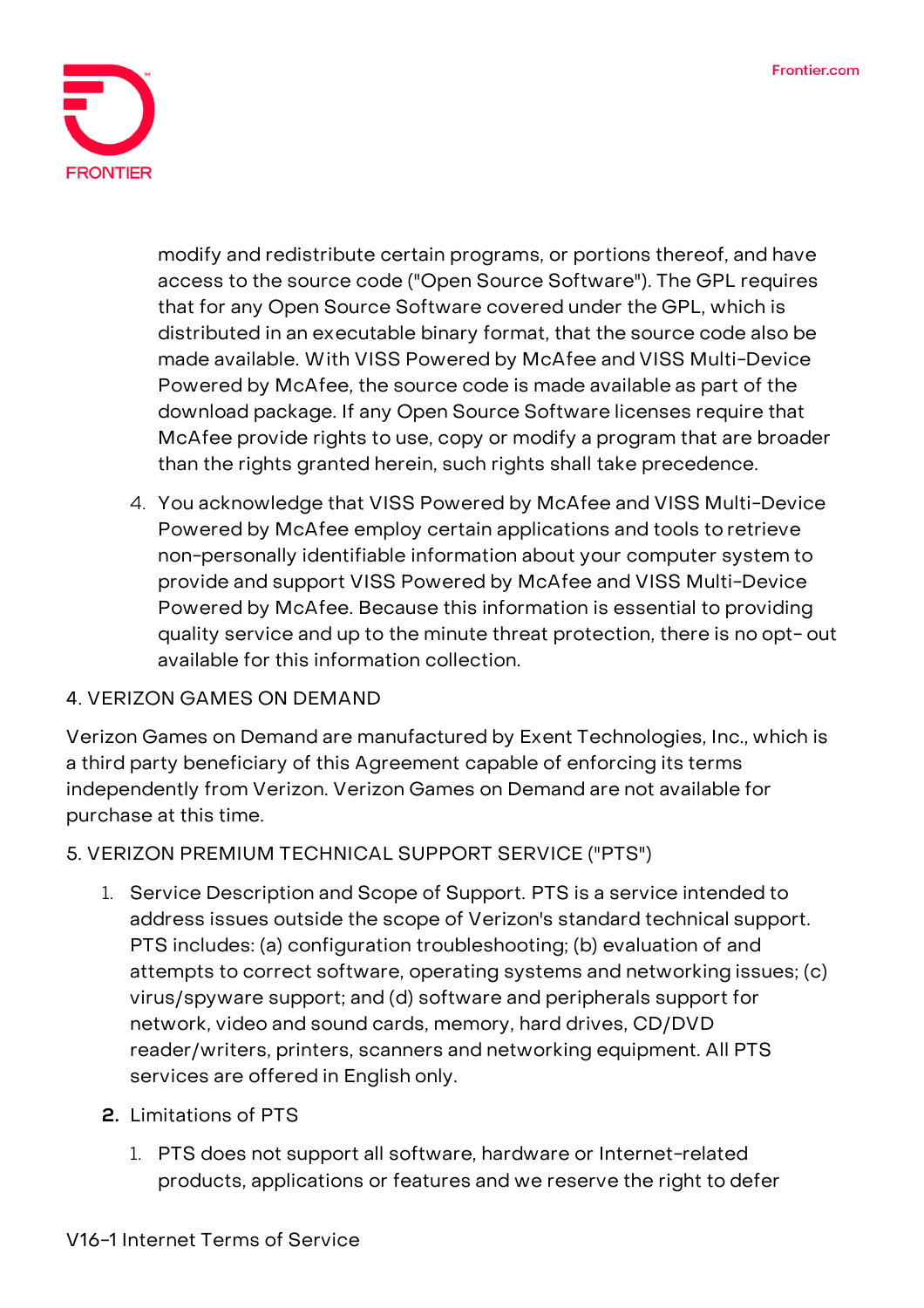

support issues to your equipment or software vendor. PTS does not include training on hardware or software use.

- 2. PTS is not intended to replace the more advanced technical support that may be available from hardware or software manufacturers.
- 3. PTS is for incident-specific troubleshooting and problem resolution, and excludes: (a) computer programming; (b) software development; (c) warranty repairs or product replacement; (d) support for Windows® 95 and earlier versions of Windows; (e) support for Mac operating systems earlier than OS X; (f) problems or issues arising out of any impermissible or unauthorized use or modification of a product or (g) upgrades of firmware, software, operating systems, or applications. Use of PTS does not constitute a license to use the software, applications or equipment being supported, or an upgrade thereto. You are responsible for obtaining any necessary licenses to use your software and applications.
- 4. In some cases, we may not be able to diagnose or resolve a problem because of complications with your computer or its configuration. PTS is offered as a "best efforts" service and without warranty except as specifically set forth in this Agreement. We reserve the right to refuse to troubleshoot software not on our list of supported products.
- 5. You understand and agree that technical problems may be the result of software or hardware errors not yet resolved by the product manufacturer, and that we may not have the ability to obtain the information necessary to resolve a specific technical problem.
- 6. If you purchase the Thirty (30) Minute Premium Technical Support Service ("30 Minute PTS"), the Service is non-refundable. 30 Minute PTS has a maximum duration of thirty (30) minutes and must be used within twenty-four (24) hours from the time of purchase; and you must be a subscriber to Verizon High Speed Internet or Verizon Fios Internet service.
- **3. Your Responsibilities**
	- 1. In order for us to provide PTS, you must first confirm that you have:(a) full access (including any required licenses) to the hardware and/or software that is the basis of the problem; and (b) completed a back-up of any data,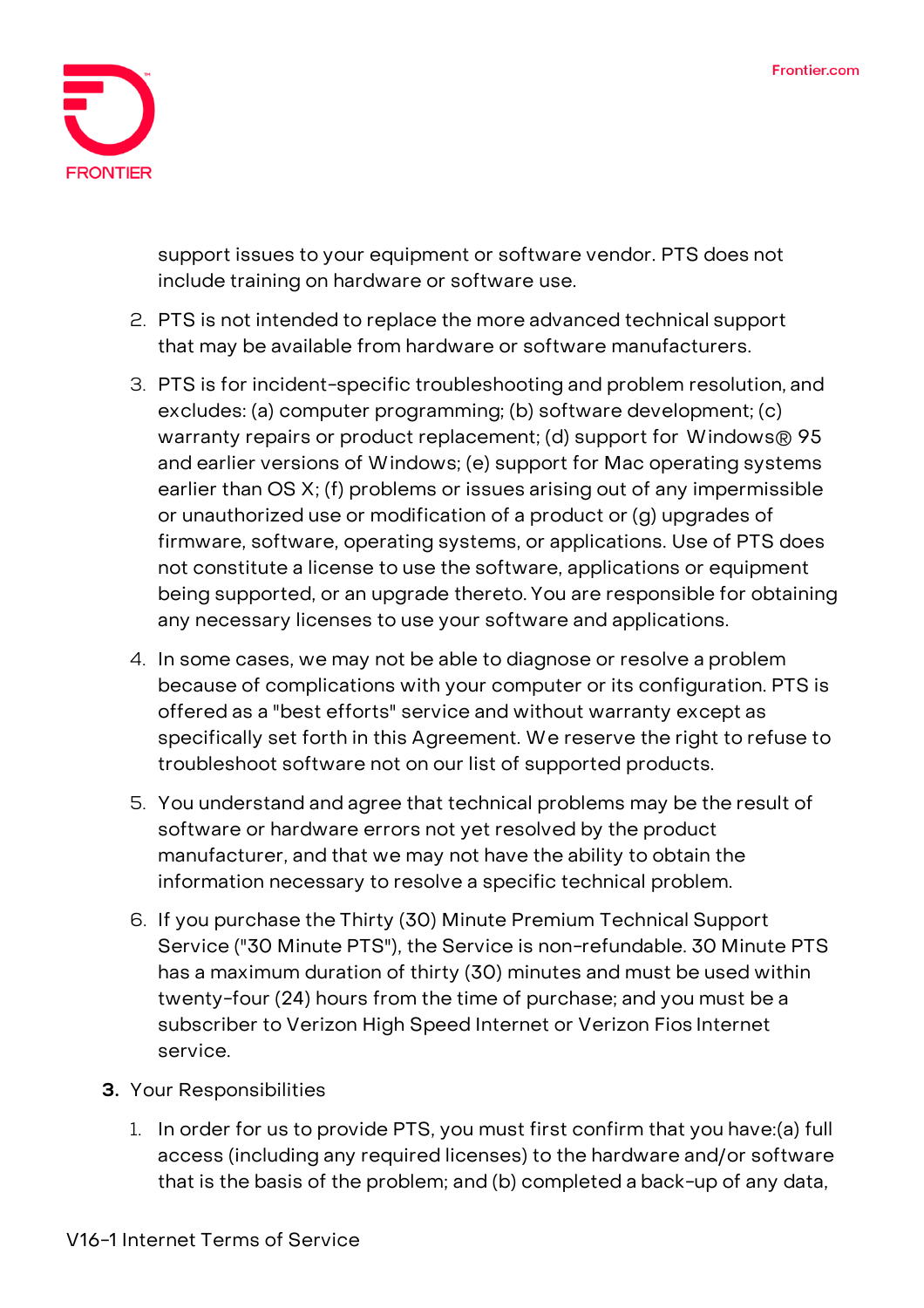

software, information or other files stored on your computer disks and/or drives that may be impacted. **Verizon is not responsible for the loss, corruption or alteration of data, software or files that may result from performance of PTS by our technicians.** You also acknowledge and agree that you are the owner or authorized user of any hardware or software about which you are contacting us. PTS is only available to you and those residing at your location; PTS is not transferrable.

- 2. You agree to cooperate with and follow instructions provided by Verizon and acknowledge that such cooperation by you is essential to our delivery of PTS to you.
- 3. You hereby grant Verizon permission to view, access, and modify your computer, computer (including registry) settings and any related software or peripheral equipment, including all data, hardware and software components, in order to perform PTS.
- 4. You are responsible for any and all restoration and reconstruction of lost or altered files, data, or programs, and for ensuring that any information or data disclosed to Verizon is not confidential or proprietary to you or any third party.
- **4. Support Procedures**
	- 1. Purchase Terms. PTS can be purchased either: (a) for an unlimited number of Incidents for a term beginning on the date you order PTS and continuing for the duration of the plan you selected ("Term Plan"); or (b) on a per-Incident basis (the "Per-Incident Service Plan"). For the Per-Incident Service Plan, Verizon will address a single Incident (as defined in Section 5.4.2 below) which shall include follow-up calls, as reasonable and necessary, regarding the Incident. Once an Incident is resolved (as set forth in Section 5.4.3, below), you may call back and obtain assistance on the same Incident for up to seventy-two (72) hours at no additional charge, after which the Incident will be considered closed. Once an Incident has been closed by Verizon, any further calls or requests for assistance will be considered a new Incident and additional fees will apply if you subscribe to our Per- Incident Service Plan. IF YOU PURCHASE PTS UNDER A TERM PLAN AND YOUR SERVICE IS TERMINATED BY YOU (OR BY US IF YOU BREACH THIS AGREEMENT)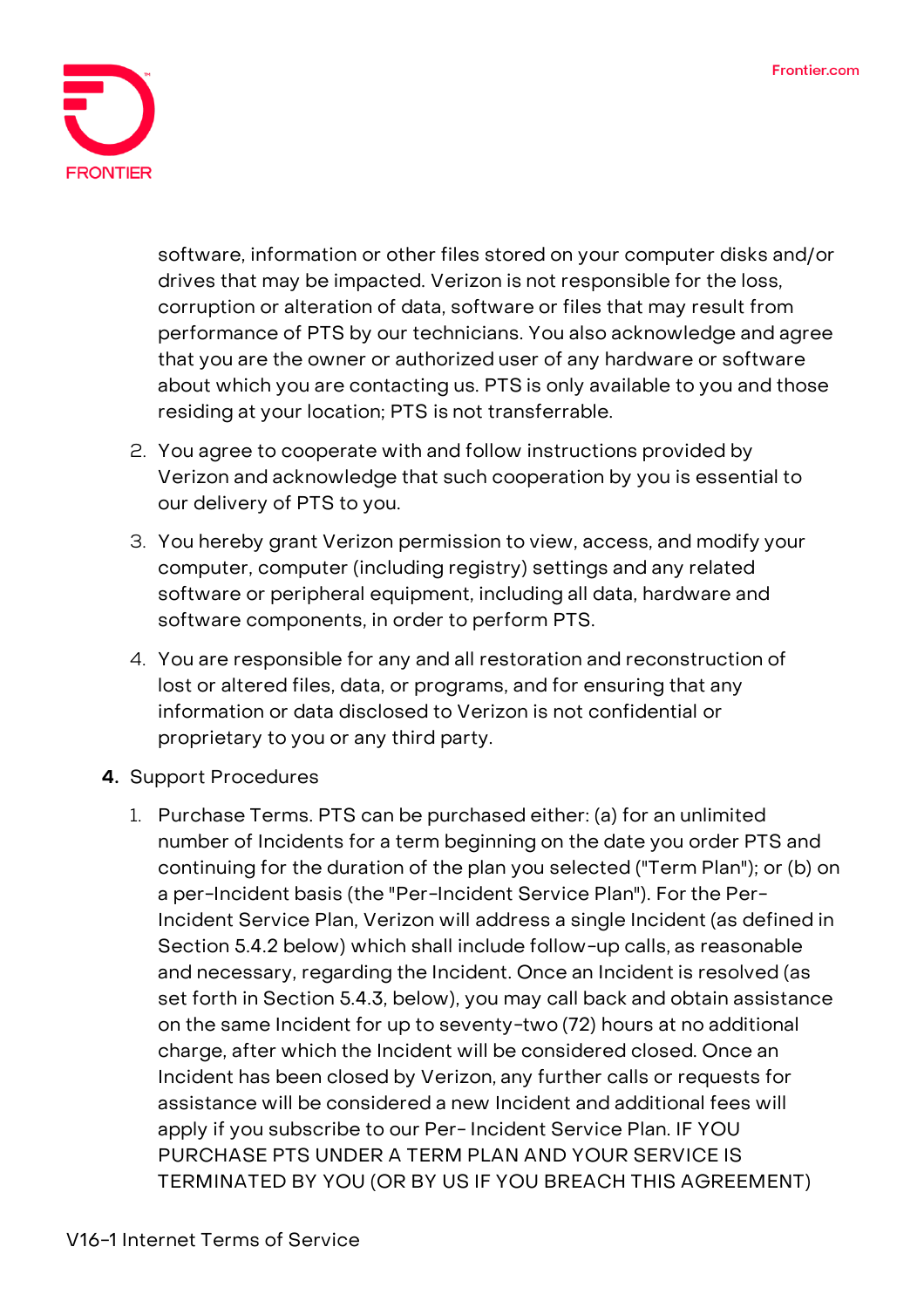

BEFORE COMPLETING YOUR TERM, THEN, UPON TERMINATION OF YOUR SERVICE, YOU AGREE TO PAY VERIZON AN EARLY TERMINATION FEE IN THE AMOUNT SET FORTH IN THE PLAN YOU HAVE CHOSEN.

- 2. "Incident" means a specific, discrete problem for which Verizon will attempt to isolate its origin to a single cause. Verizon, in its sole discretion, will determine what constitutes an Incident.
- 3. An Incident will be considered resolved when you receive one of the following: (a) information or advice that resolves the Incident; (b) information on how to obtain a software solution that will resolve the Incident; (c) notice that the Incident is caused by a known, unresolved issue or an incompatibility issue; (d) information that the Incident can be resolved by upgrading to a newer release of a product; (e) notice that the Incident has been identified as a hardware equipment issue; or if (f) you cannot, or elect not to, pursue the course of action we recommend.
- 4. Our advice to you may include steps that you will need to take before the Incident can be resolved, such as buying cables or cords, acquiring software, etc. and we will keep your service request open for future reference when you are ready to resume the process.
- 5. **Third Party Warranties.** Third-party equipment, software and peripheral products are covered by the warranties provided by the original manufacturer or the seller of the product. Third party warranties may vary from product to product. It is your responsibility to consult the applicable product documentation for specific warranty information. **In addition, you acknowledge that certain third party equipment or software warranties may limit or void the remedies that they offer if unauthorized persons perform support service on the equipment or software. It is your responsibility to ensure that any impact that Verizon's delivery of PTS might have on third party warranties is acceptable to you.**
- 6. **Customer Specific Service.** PTS is only available to you and to persons you authorize. In either case, the terms of this Agreement will apply to the PTS services we perform.
- **7. LIMITATION OF LIABILITY. VERIZON'S TOTAL LIABILITY ARISING OUT OF THE**